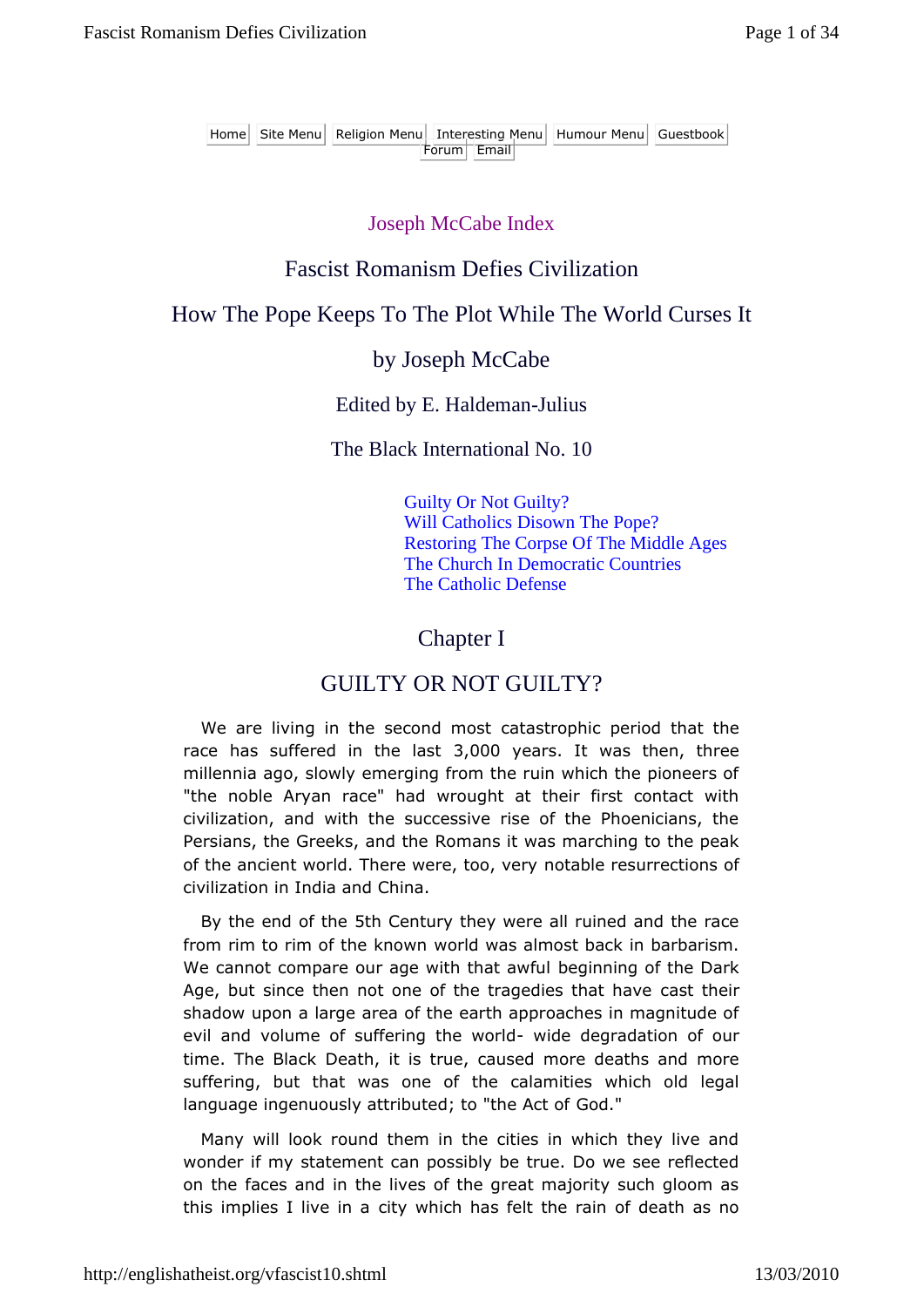great city ever did-bleagred and worked in it through all the hellish days and nights, tracking shelt ever when I look round or read my daily paper I mmongt oswmnile at statement, true as it is. The other day an auctioneer adver \$200,000worth of wine and spirits at one sale.

I heard a penniless refuygeeer ang a boasting of the costly shows she saw weekly \$650 d0 furred at sheeas buying. Lines of folk a hundred vards long wait to be admitted to see a picture. Night bs and bottlubs flourish, I am told, as never before, and ly today, when I took my -chailey walks, women appealed to anonetro bute to the fund to help "the poor Russians" . . .

Yet I repeat, wand the history of the world before my mind's eye, this is the most doead intud which the race has passed since the ruin of the RGmanckvilization. How many people are at warand a war of giandday?  $Ab@50,000,0@0$ any count; and if you include India, as partmpirehe British and the Spanish American Republics which have at least dec war, and the countries that are held back from war only by the  $\mathbb{I}_i$ and gibbet of colmequeror, and the countless which give all the help they can to the aggnets sinse but call themselves neutral , something like 1,400,000,000 orthree-fourths of the race. You might almost say that the only peopilne woll words are not the savagery are the savages.

The sun never looked down the pospectacle before.

In the terrible period of reaction aafted motion seriva, II of Rome, which I admit to be greater gthe sent excubse cataste more than half of the people in the civilized area perished a miserwent on and deepened during two- not tonues more th $\delta$ 0,000,000 ple were affected. Today, however many may escape sacrifices and mbourred etrhsa, n ten times that number suffer bitterly, tens of millipoonisgnament thilyem But there is a more important difference, and in ausense it make tragedy the blackest in the historical record.

What happened fide a turies ago was that a terrible drought had fallen upon western Asiaeaand of new pastures mighty hoards of those diabolical horsemen adtende Huns Europe and forced the half civilized or wholly uncivilized ( Vandals, Franks, etc. southward upon the Roman Empire. modern Huns and at the is were trained in all the ideals, all the culture, of the hica hid station.

They deliberately stooped to savagery, and bifey did this o sheer greed. There have been glorified -bahnedimise the fore we teach ochildren to admire as great cobquehossis the first time in historay large group of men of great ability have sat down to plot, weath thoutse deliberation of master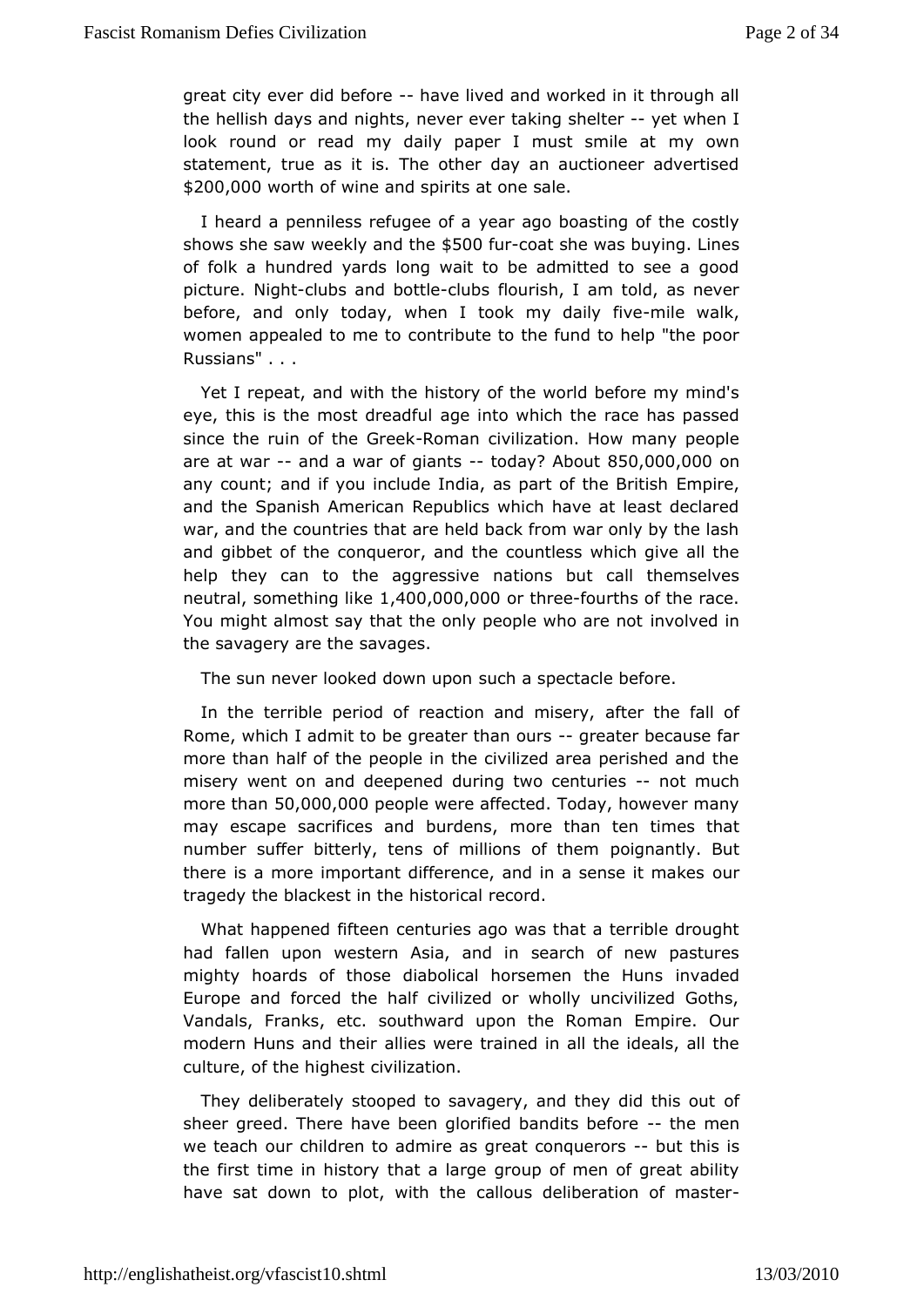crooks, the conquest and exploitation anterpriant of the earth. If any body doubts whether thaothias raactocornizead ton of the directive group in Berlin, Rome, and n E biknyeed I am not to argue about it.

The thesis of the ten booklets of swithing hat shis that these supcerpoks, whose-spuckaress will one day amaze historians, had the cooperation and most valuable assistance clergy  $\mathsf{b}$  ffe Church of Rome, the Black International. That, I am fully conscious, aipsp and ing charge. To readers who know the Church of Rome only from it id sad wrre and who may not have read the preceding nine books, it wseldem aaturwahloly ly ridiculous and impossible charge. Even to those who are family with my historical works and have read the mass of evidenc these book weits hesitate and wonder if it is not exaggerated. F let me be distiun red by stood. I do not merely mean that a bunch of bishops here and thereo freuanrion counter to the patriotism of the people or to incur the angeers of subported iniquity.

I say that the whole Black Internathoen aPP opferomo priests, is quilty. Naturally American Catholic bishops censur vile conduct of Japan and English Catholic bishops that Germany. What matternsthe moral angle is that each country that has committed outrages thas full adsupport of the Catholic hierarchy and clergy of that cotun etra Pyopeen dirthat the Vatican has been throughout in friendly aarldhance with the criminals.

So let us summarize the evidence. The firsit point to bea mind, as I explained, is the cardinal importance of the spre Communismand Socialism first the onward especially from 1923 to 1933 It is no upsnee tending that statesmen, Foreign Offices, editors, authors, and **codumserical aloreaders** were totally unaware of the plot that Germanay pahtawher and preparing.

It was, except as regards its finanion and monstorm, openly stated in -weddelyiterature in those countherises. But leaders of public opinion or action were themselves so alarm thespread of Communism and Socialism in nearly all countr that, since HitleMuasdlini promised to check the spread of the danger, they very cuplop as bulgaded themselves to ignore the broader designs of those  $G$  we airm the  $S$ t.

In this very important respect the cooperation of the Vat with the aims of the Axis, by filling the public mind with lies Communistes nd recommending Fascism as form, stieste notorious; and the reasonass noutsptrious. Communism, starting from Russia in it& thMeills taphass weept far more folk out of the Church of Rome than the Reformation had do have estimated the loss of the Roman Church, mainly Communism and Sociaalissommething more 70h a00,000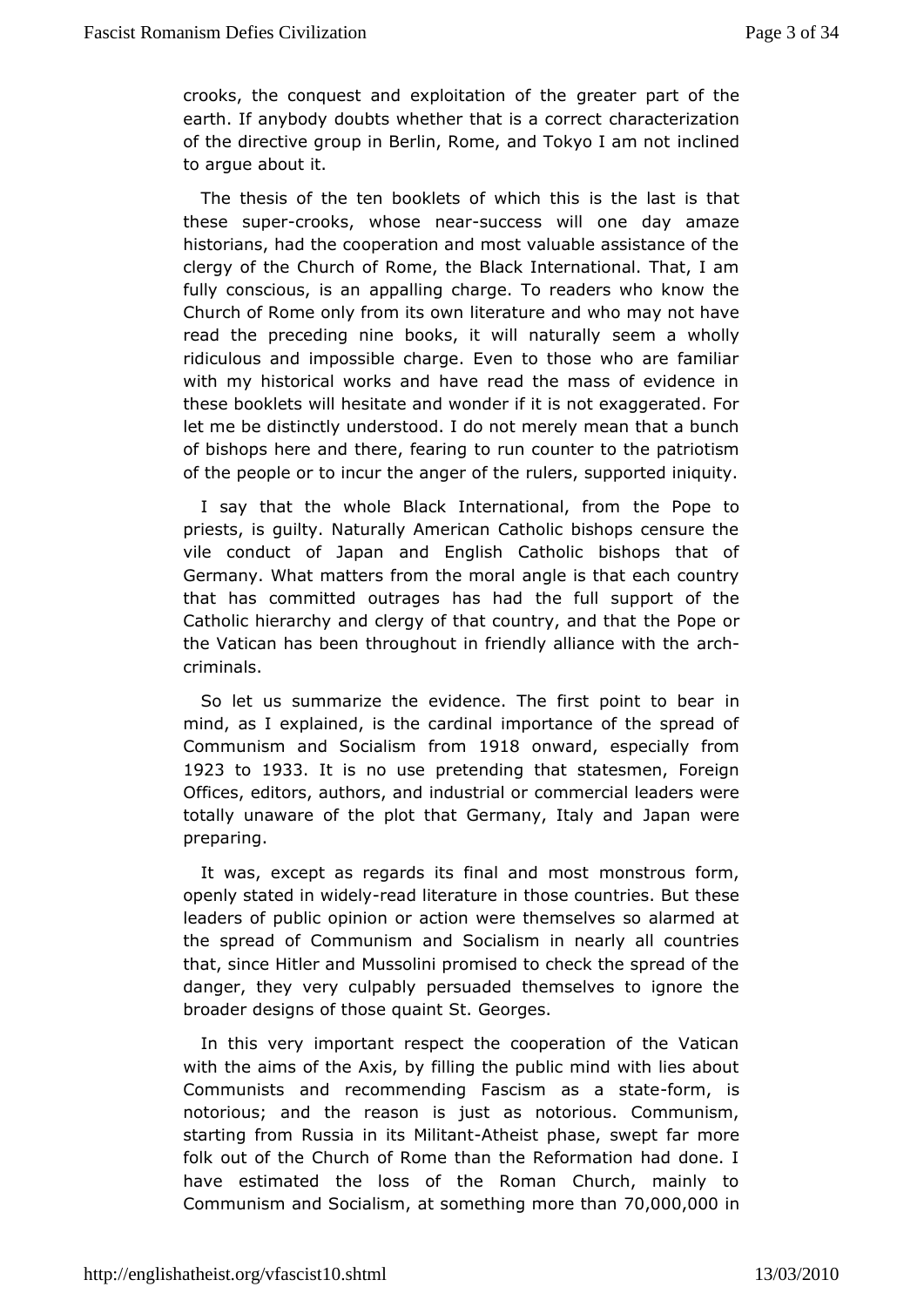15 years and have based that estimat bestractistics. So, after a few years of diplomatic  $\cos \theta$  which the eities, the Vatican began to libel and assail Commampasm. In the Encyclical 9031 Quadragesimo Annwas described as a vile degrading, and criminal influence, and Catholics were forb even to adheore Socialism. The note became steadily more strident until it rose abovtehethbaittterfest-Caonntimunist political writer. The foulest and trashing and belagned Spanish Communists were eand the mode of 34 onward the Vatican, its voice echoing throughout the whole Church, call theextinction, clearly by war, of Communism in China, Spa Mexico, aRnudssia.

I am not a Communist and will say only that that system of i has as much right to present its case to the public and see converts as cat mer creed or system. But the Vatican knew what it was doing.

Under covoefra zeal against Communism and Socialism Hitler and Mussolini and absteerisatellites in other countries were diverting the eyes of the woodelich flagmer criminal aims and the Pope enlisted his whole Chustar at enqythathe most effective means of checking those aims of Germany, Italy, Japan would have been a practical alliance of the United S Britain, and The Pope and his local black legions of everything in theirt**o** otwen the people against the idea.

Then, whether we considestspephbymarch of infamy to its present culminating point or exambaed the where e and their relations with the Vatican, we cfood etrhaetionosest of the Black International. The first step was the annexation Manchuria. For a moment it seemed to warn the civilized w that itsomfortable and respectable standards of life wer challenged by a new anodrotehere was a wide demand for prompt and decisive action. But the Joghunit Sion ho Sairin frustrating punishment in the sacred name of trade is not gr than that of the Vatican, which ordered its representative Manchuria almapan to enter into friendly relations with the bandits. These reldade is powers detail, just when Japan again shocked, and ought to have www.orredd, by heeizing more of China and fully exhibiting the treachery of industoulness methods, Rome exchanged ambassadors with Tokyo and stam upon Catholiterature everywhere a respect for Japan and a hatred of Russia. Mafses kafrom the concerting of the appalling final plot in Berlin, wwaishrék $\infty$ wiesd and gold medals at the Vatican.

We examined the succset a pister in the preparation of the world for the destruction of freedamd duestedey, The one section of the Church that mattered, the Itan idan hierarchy clergy, rapturously applauded the rape of Abyssinia, on religi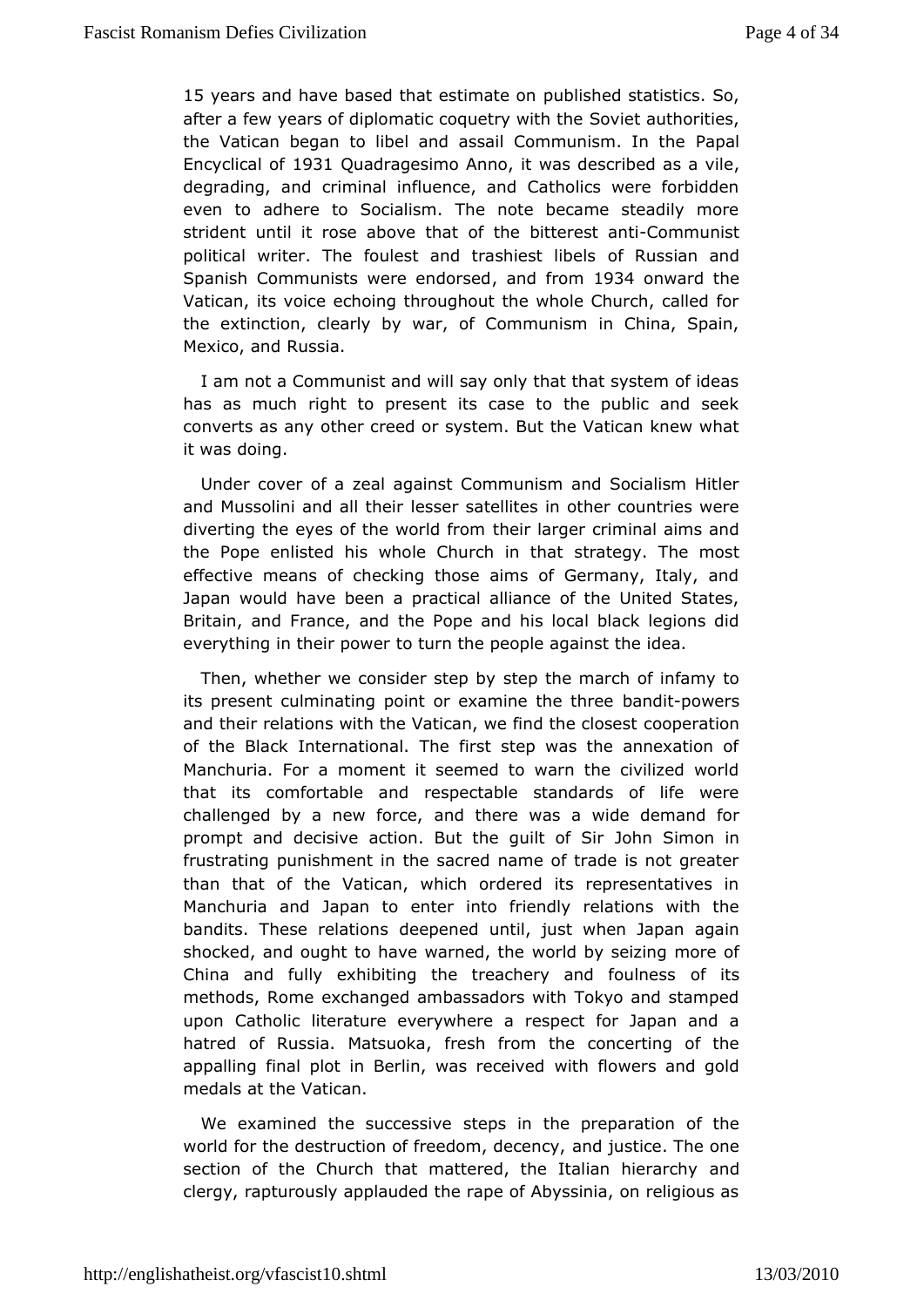well apatriotic grounds, and the Pope, seeing how neatl Catholics had persuadwed ritheto condone his refusal to condemn that outrage, gave the greats spoow et, inhe Church's supreme reward of virtue, the Goldten Rose, to the "Empress of Abyssinia." The spread -ofl bwaitbashisomw presenthyow that is not too strong an  $expace$  Spain was the next step contouse st of civilization by installments. Here not only the close coopleea Sippanics in Church but the blessings of the enterprise by the Vaticapporatnobfthe Catholics all over the world are commonplaces of contempc history. It was the same in the extension to Austria. The Ca Dollfussa, fter a visit to Rome, treacherously destroyed "th Socialist w-atocch." The ead of the Austrian Church, Cardinal Innitzer, welcomed Hitler and opredepreed thois bow down when he marched through the gates they had opened to hi Catholic Students prepared the way for the first invasion of C -Slovakiwhich has had the courage to expel a Papal Nuncio, a Catholic Slovak parcieusats by begged Hitler to tear up his solemn promises to England and France and and the splendid little Republic. Catholics invited MussolAhbatroiain Cande alics betrayed Belgium and France to his dev $\Omega$ uantimicalions rides. rent the unity and sapped the stre  $\delta$  bath of for  $\delta$  om  $\delta$ .

Thus not only did the Pope never condemn a single one of outrages which the sucreoks strengthened their-position every word of Pœepnaslure of Germany and Italy refers to infringements of the rights of the Chuerch eligious grievances but the local hierarchy applauded every act of aggression, and even the hierarchy of the invaded country r to thaggressor. There was only one exception.

We saw substantial reason to that the Pope knew in advance of the plot against Poland, the hientleme in molto invade Belgium and France. Whether he was asked to persuad Poles to make no resistance, since this was an important r toward theat tinction of Bolshevism in Russia which he desire above all, we have as ewiedtence. But even when the Polish clergy, the most profoundly Romworss d, inset the him word of the infamies perpetrated upon their Goeerompale sbyhehe took the sting out of his censure by coupling the Germans an Russians (who had on the contrary, every reason to be hum and generoushenguilt for these barbarous outrage's.

If, on the other hand, wheo psribuildeave the direct relations of the Church with the aggorwerssor we shand ourselves impelled to use even stronger language. I have throughout sp of them as the Pope's allies, and the spectacle which the presents todgawes point to the phrase. We boast daily that almost the entire free woorldzeed with us in our war upon Japan, Germany, and Italy. No convee whe in convittand, and Turkey free; and of the Latin Americanthee publics only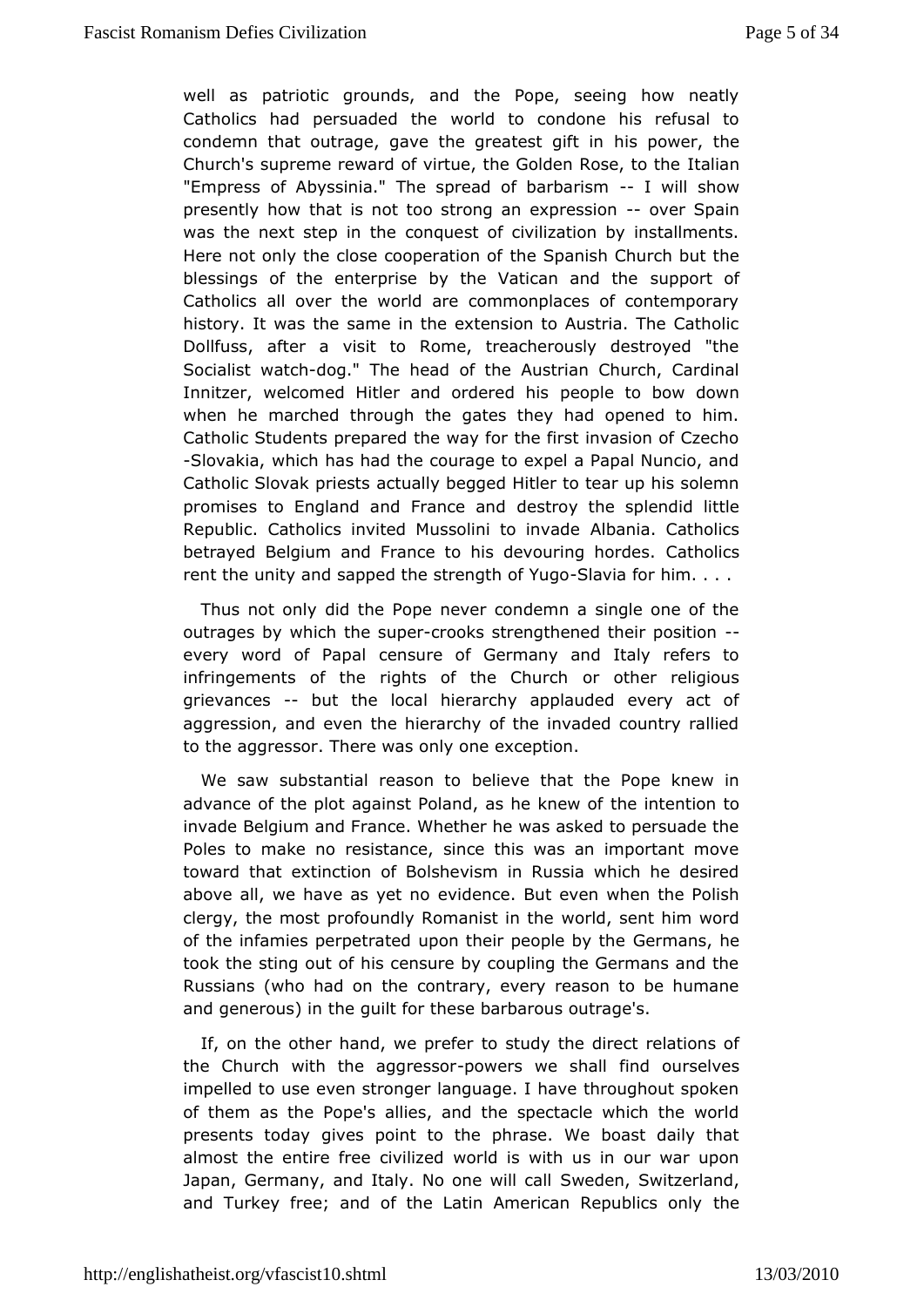more priers den now refuse to speak out. But the Pope is no with us. He bound by treaty (Concordat) to the three powers which the free world exaction ies of the human race. You may object that France, Spain, HRungtary al. Slovakia, Eire, and Rumania are not with us. No; they  $\theta$  are ewith  $\theta$  ident, isn't it?

I have shown in detail in what senseathellPyope Italy and Germany. The triumph of crime donstealliydation of the power of Mussolini, was not complete utmed the signed a with the Vatican and granted the Church a vast sum of mo  $(about $90,000,000$  and nearly all the privileges Uintiwanted the present Pocepceame Secretary of State there was still very acrid quarrelling. The beehage arrels simatways about the Church's rightust Rome has seeamtahe and sight of Mussolini kneeling for the Pope's blessing a morpo and the Pope Rome (after Italy's treachery in re $\mathcal{S}_i$  lændiato to ugo change greetings with the king and queen. What is more, whether you in any country the world relieve the Pope of blame for what hi bishops in that country pobdint we will examine presently you certainly cannot in the ad ase Y est the Italian hierarchy has without exception blessed evetray thim anstudent in the colossal attempt to enslave the world to aobruital standard from the lying pretexts for the invasion of Abyssinia to repulsiveene, which I described, of Italy entertaining the Gre minister's whit eo ots burst across the frontier.

Worst of all is the case of WGheerthen your no Hitler would in time have attained power without the theess abuarche of he did in fact attain it with the help of the Pope. In giving ample evidence of this I mention with reserve the charge of Thyssen, time ustrialist who financed the Nazis, and a Roma Catholic, than the words the title for an article he wrote in the Arbeiterzeitun Polus XII, whem cio, carried Hitler to power."

My attention has since beenthealfedt to hat Cavalcade  $(SeptembBB, 1940)$  gave the gist of the articelee airsd no reason to doubt it. It seems that the Nazis deluded Pacelli thinking that they were going, not only to exterminate t Socialists 6 moth munists who were ruining the a Conurch what did the Church evelow the foulness of the means by which its enemies were exter-mbiuntatolesdert up a "Christian Corporative State" on the Italian model, the uRiom an Church the west and the Protestant Church the east. I gave the evic of VonPapen, another Catholic, and other unimpeachable witnesses that in falcatitcheen ordered German Catholics to drop their opposition to the esNetating their Jewish and Socialist allies, and that this encourage that the renazis, profoundly discouraged by their failure 9 302 Noo weynber againnd succeed.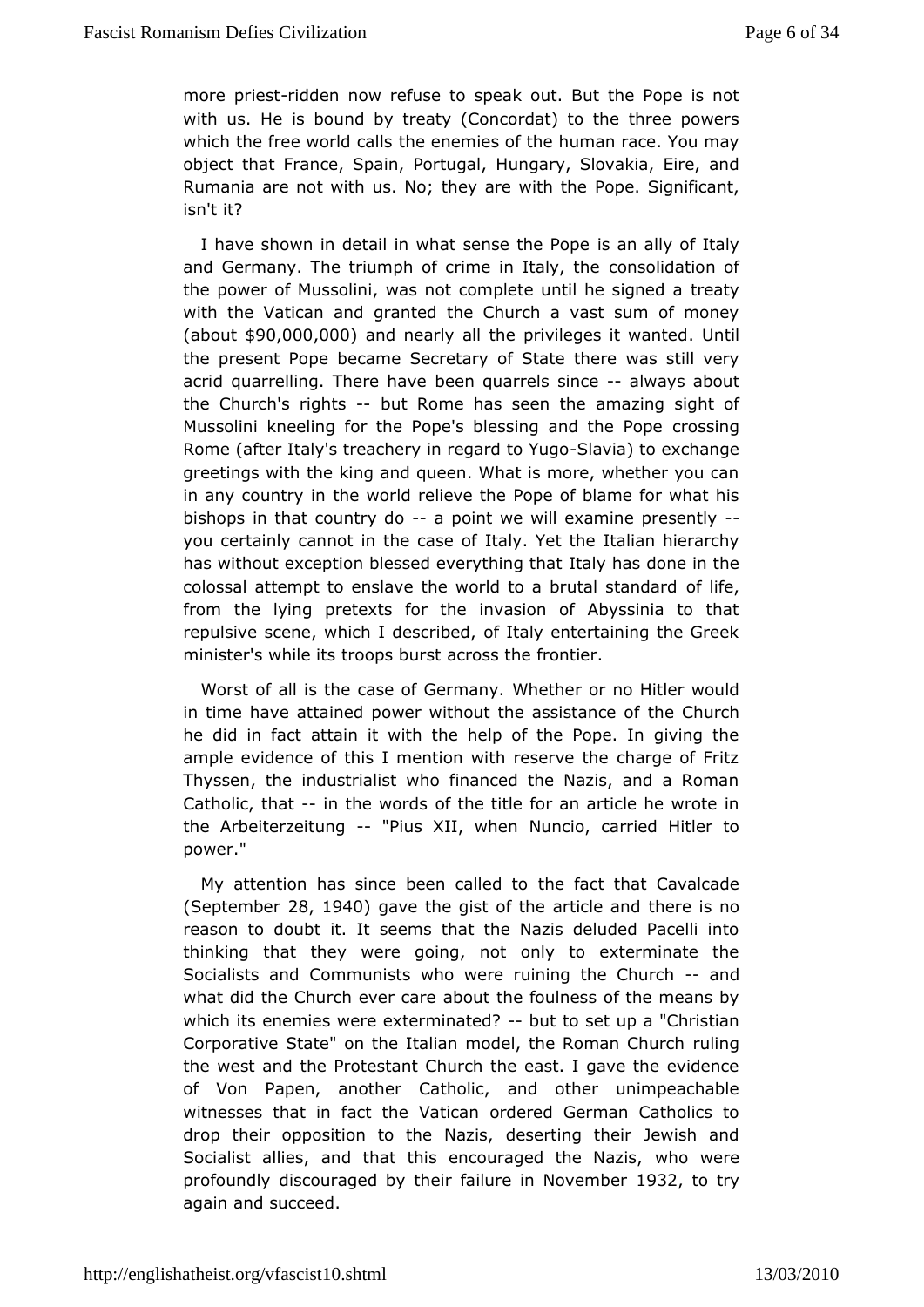From that time, nine years ago, the Nazis have compiled record of brutality, treachery, dishonor, and greed that is w equal cnvilized history and have completely debauched their own country. After finset of these outbreaks of savagery, the slaughter and pillage **S6 claws**ts, pacifists, etc., the Vatican signed a very friendly Conctohred and awriting overnment, and it has clung to this agreement, and repelditelely to engeled it more real and intimate, all through the earn him be alles of had not a word to say about the Blood Purge, though in leading Catholics were butchered, and it warmly applaue German action, luding such infamies as Almeria and Guernica, Spain.

But I need sotvey the record of monstrosity. The different attitude of the Vatireansta, as it peacefully and humanely built up a great civilizadenmannyd as it waded through blood and loot and treachery to the attsain unperements greed, damns it for all time. The Russians were vile, sav infamous, etc. The Germans heard only the mild censure, and only when the yt the Church, that they encouraged paganism (from the religious  $\vec{a} \, \vec{a} \, \vec{a} \, \vec{b}$  and  $\vec{b}$  and  $\vec{c}$  and  $\vec{c}$  instead of the Church), and did not carry a pudet the nit with Rome.

The Catholic apologist whines that the constitution the dito "spiritual interests" of the followers in Germany. I can ha imagine a more pitiful confession that, contrary to what American apologasytsit cares nothing about human interests. But we will consider than alte point bly anon.

Hitler cared little about the rare acnoch py learlyn trosibed the Papacy. His spokesmen completely ignored them as a rule. could, in any case, always keep Papal pronouncements out o German pressen the few Catholic papers that survived were under strict Nazi contronlly Trhatter that would draw the attention of the German authorities the ulcompanit hierarchy and clergy interfered with loyalty to Hitler or conde any of his acts except his cavalier treatment of the Church, amused delighted flaturhs of the nation.

I gave abundant evidence Gheatmahebishops did not merely refrain from criticism on any ecodineesriatshtaonal matters but they flattered Hitler to his teetavanyd applauded outrage he committed. They fully accepted that basta monstrosity bortheofmegalomania of the neuropathic leader and the greed of the Germanthpeppleal to conquer and exploit at least the greater part of with the earthevery insult and snub, cringing before the exposurehefrthe shame of virtuous monasteries, they begged Hitler to permit them cooperate the foulest and most stupid of his outrages, the atta on Russia, and impetthiteion for this purpose which they addressed to Hitler they repented ant the exacted by the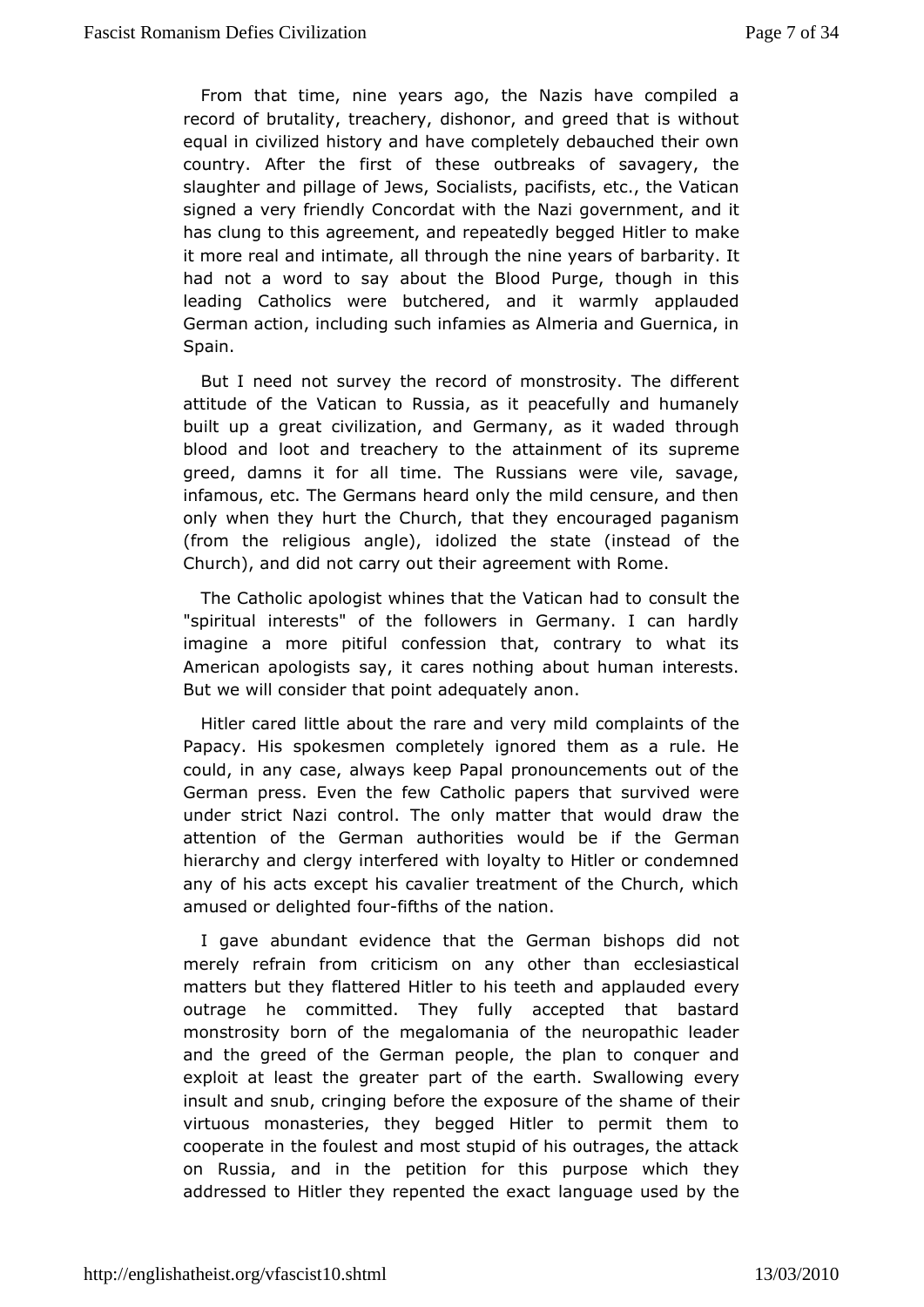Pope. From the language of prelate after phreevlate, which I quoted, one would think that their minds are as brutalized as of theyounger Nazi soldiers. That, of course, is not true. The explanation is etheaty consideration of human honor and decency must be sacrificed ssenthal aim of the Black International: the power and wechluncut the

My readers will, I feel sure, think me justifield in claiming have read as much liter@tautholic and-Chaotholic, even German unthile war cut off the -support whis subject as any other writer in AmeBirdaabn. Well, I have not yet seen a line in which any German canndhibashop, or bishop had rebuked Germany's crimes against man anodividiograaitrish. The epithets criminal, beastly, barbarous, and eisne avreadus were for Russia. What a record for a body of consecrated men  $d_{\perp}$ nineyears of bestiality!

I, in an earlier book carried the story boifethe Goverman and the Nazis as far as **1964 Ofzand domi**ust here show that no change occurred in the followning yues  $24.9$  we saw an unusuallarge gathering of the German bishop's met at Fulda (t Washington of Cthuerch) and drew up resolutions which the Vatican ordered them to keephese Gereman press reported that it got copies of them, and they owner full stations to Hitler on his great triumph in the west, to bie published  $w$ was completed by the fall of Britain.

The British Catholi( $\sigma$  and  $\epsilon$  be  $\epsilon$  and  $\epsilon$  and that  $\epsilon$  ry important and positive decisiomearched beven rich will result in a much closer reapproachment between the Church and Reich," and it pointed out that the chief speaker, who close conference, Msgr. Garkowsky was the bishop appointed by Go to represetatholics on the State Council.

But Britain refused to be bludgevormed derto and the Pope forbade publication of these "very impolmtant decisions December the Catholic  $\#$  besa<sup>\$</sup>d January31, 1941 announced that the throps were to meet at Berlin "for exceptional purposes," and this an macsureo empleend twith a warning that unscrupulous rulers had a way of misusi ecclesiastical utte@andMeasrc3h0 the Vatican radio reported withapproval, that the Archbishop of Freiburg had warned Ger Catholics inpasstoral letter that there weelriggioaunsti tendencies on every hander than this had set up a National Church in Slovakia and proposed to ind oG the mas may meand that their "pagan tendencies" had found expression in Als Austria, and Sudeten Germany.

On Jul& the London Times referrleed to a bich the bishops of Germany had ordered to be read initall churches. condemned Nazi paganism British Catholics claimed that here the wholeerman hierarchy united in censuring Hitler. We ar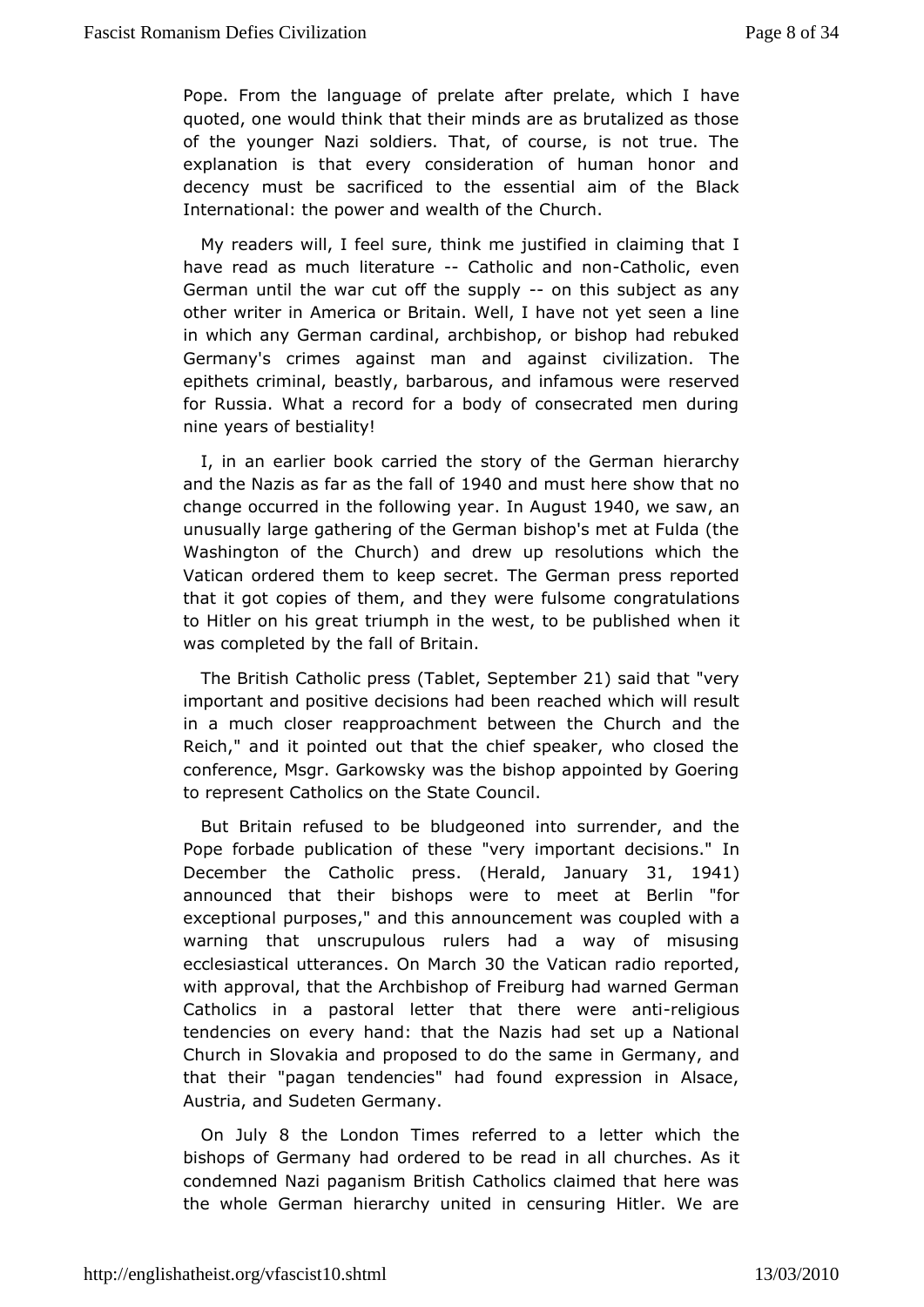quite aware that the roCot must man once scolded the Nazis for infringing its own rights aspuorrely the rigious grounds, but the Times pointed out that this letter relyien we dme has a quilt of the Church. It referred to the attack on Russia and that it was "a struggle of world ideologies, a battle aga inequality, a fight against the disintegration of Christianity, s that a victory Boolss the vism would be equivalent to the triumph of the teaching of Jesus own that hant idels." The full Papal note and support of Hitler restorendowy oblast ehee, was again pushing victoriously forward. But because there was : criticism of the Nazis in the letter many bishops refused to s and marpyriests refused to read it from their pulpits.

As to the Pope himsleelfft, inteto those useful unauthorized organ's to explain his ambiguous Thættit Wadteican correspondent of the International News Service said that protested vehemently against the treatment of the Church Germany and adtomest rich observation, which was certainly compiled in Vtahteican:

"Only the deepest desire to avoid careentinig vollentarily impression that the Church favors the opreemitting f Germany a mistaken notion that the Holy See wishes ito attake advanta wattime situation has restricted the Pontiff from a more vigorous expression of his profound unhappiness over the Germany."

When Russia "persecuted religion" there heas need for restraint; when Germany, after eight years of bestial persecutes the Church one has to remember that a Pope is ne and not free steo strong language.

The last cutting I have is from thew Cohroincle  $(October, 194)$ . It says that Ribbentrop has seen the Papal Nuncio at Berlin and offered "a structural change in the attit the Thirdeich to the Catholic Church" if the Pope will rouse Catholics against Anticularist Russia," and that the Nuncio loftily refused even to sendotRemontePerhaps: Russia was proving to be made of sterner stuff tholoenarthcom iPhobrpeen's in Belgium and France. But do not too hastily drawf upon your fu old saws and quote "When the devil was sick" or "Rats dessinking shimpit ler has still a few Papal cards like Spain an Portugal and the French filies the eve. Meantime note two things. First the Pope and his hierupporthy teletative Nazis through nine years of success and infamy; second, there remarkable correlation between the variations in the ardo support and ethbe and flow of Hitler's fortunes.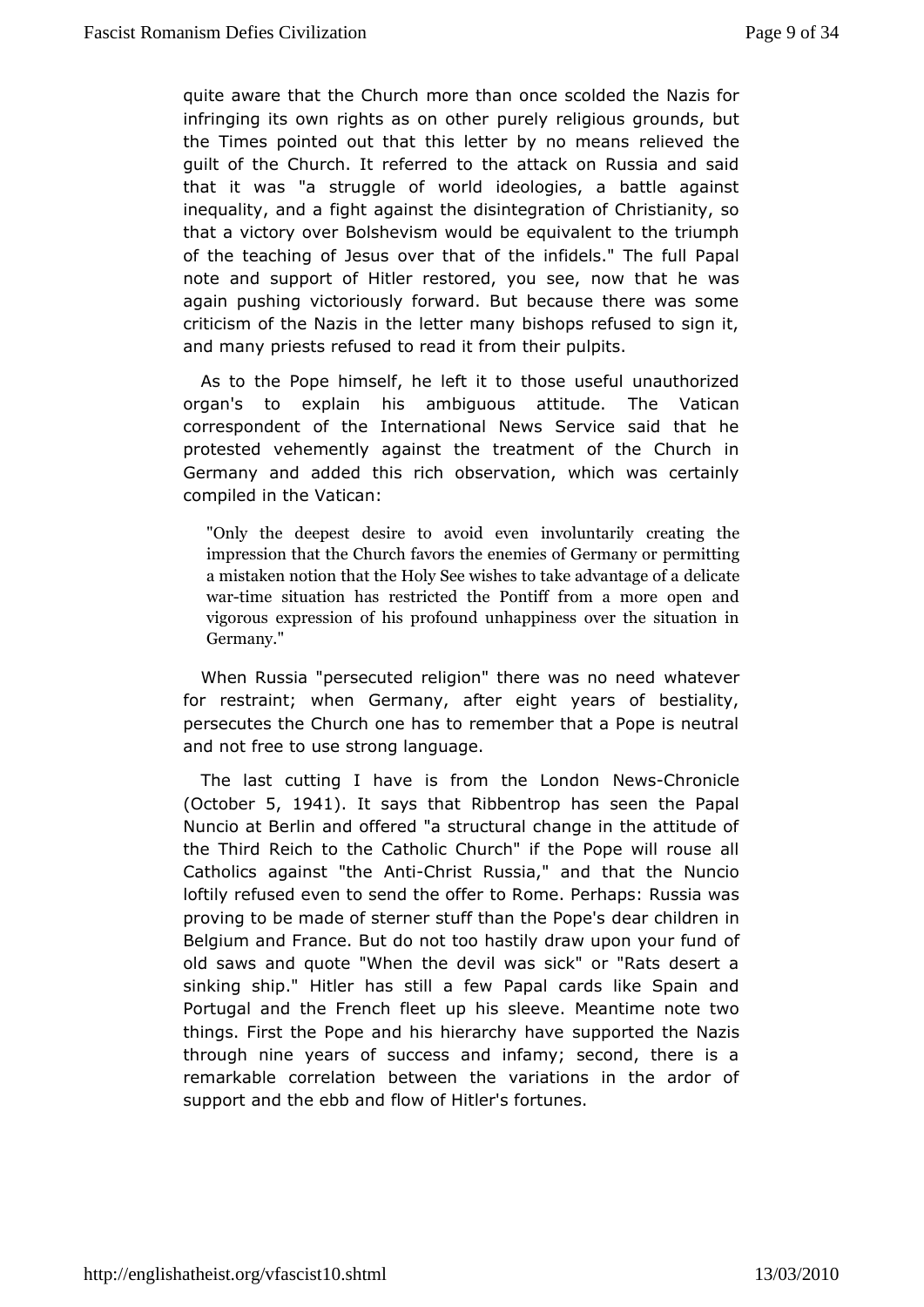# [Chapter II](http://englishatheist.org/vfascist10.shtmlChapter)

## Will Catholics Disown The Pope?

I am not one of those who consideulay to other one that we are fighting Hitler and Mussolini or evethathFeasNcainsit and parties.

It remains to be seen how far this daste une imaplae but in Europe we are fighting a prodigious carganeigation or of bra-pnower. It works behind the Nazi front. Veriyncludes the able military leaders that Germany can always produce but is more that his. Waime jibes at the intelligence of the German nation are always tsattly all time's commands the services of a very large body of men abitiqual and vigor, using every advantage that science can give them.

They-scientists, engineers, economists, businessmen, etc. are now massed bahined terprise that promise's incalculable profit if it succeeds. Towdelferequitre a closer cooperation and more intense application of ABmetriischanamadbility than we have yet seen.

But defeated it willpbrebaarbdy if you will not smile at the act of faith of one who knows mothitarry mattewristhin a year, now that we have the mighty ald wo will us aimed. Church of Rome face the world then? Will it use its muzz influence on the press in every country to prevent the pu perceiving thate is anything to discuss? How many folk know one tenth of the factsh whechiven in these booklets?

That will be the policy which will a Cilien month to follow but probably it will lay too great a stragroimgth pireids soy four generation. Your neighbor may not know tohievefmachts til have he has his moments of reflection and in one of these it will  $\sigma$ him that he has never read a word of condemnation of all brutality ane achery of the last five years from the man whom Catholics press upotheusideesal moral, if not intellectual, ruler of the world. He may havadely andow some Catholics predict, for1942a concerting of "plans hetense of our Christian civilization" between Washington, LondomRomMone!s clofw and that does not make people open their eyes and use their mind had better drop the illusion that we are capable of sel government.

In anearlier booklet I quoted the head of the British Catho Church warning ohlics wers to be ready for a formidable attack on Catholicism when the wear.  $i$ t ow will he and his like meet it, That "aged and ailing Popew'hiscloghaans, so often been used, will be of no avail. In this crisis aofffathes whoel C'hsurch of Rome has had one of its youngest, ablexing, most most Popes; and his virtual control of the policy of the Church be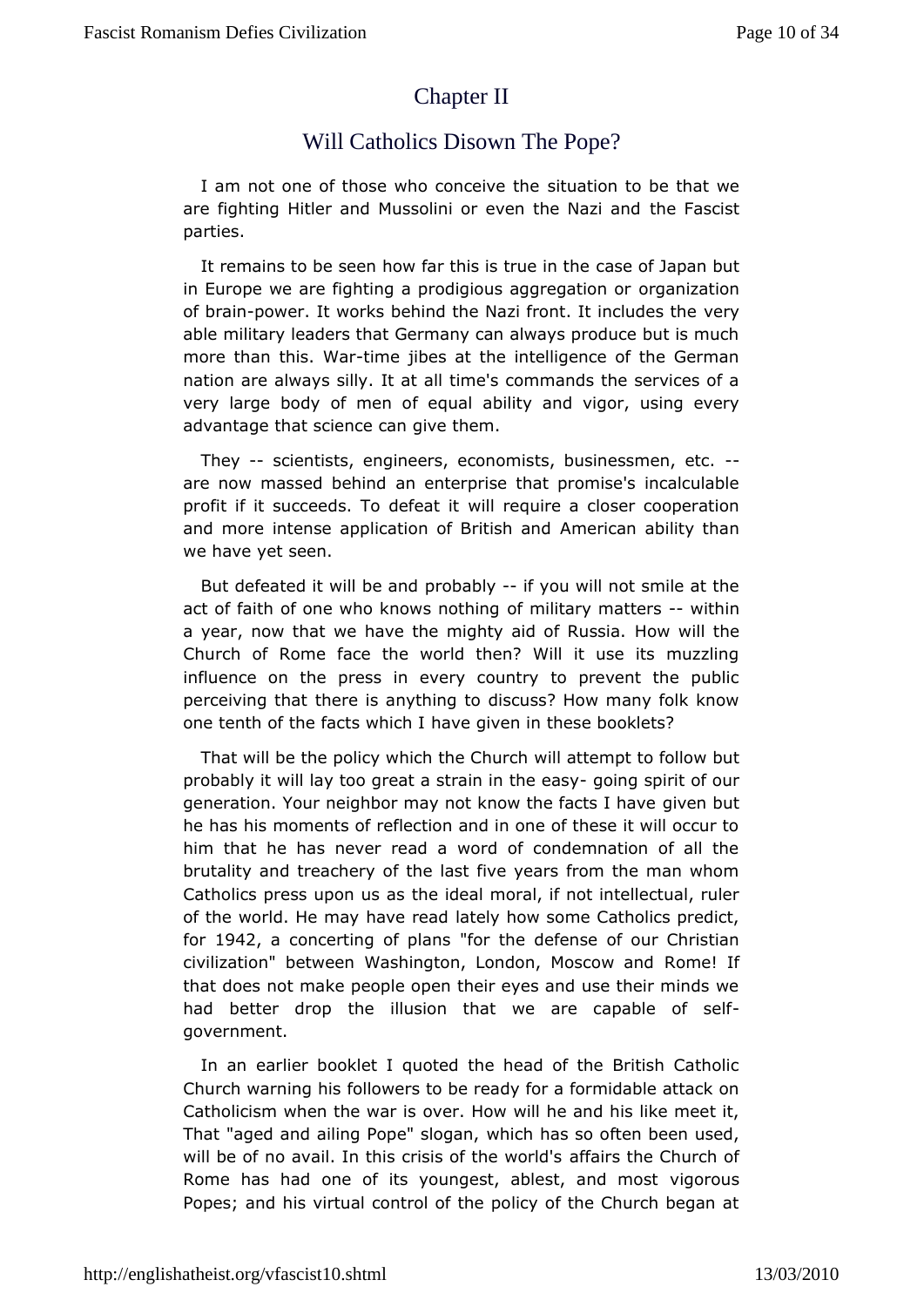thebeginning 1@B0 and has covered the whole long period of unrebuk bestiality.

Nor would it be of the least avail to plead that he w misinformed. Being an Italian and in the highest position (for matters) the Church for eleven years, to say nothing of his years. of training, he klmta hows and Fascism as well as any Italian or foreign statesman in the wowled.saBwut, he also knows Germany and Nazism at least better the annon-Geenwing there prelate in the Church. Further he reads and speaks mo languages anad traveled and lived in more countries than any other Pope of recent momes.nNo, stupid as some of his public utterances (about Russia, S $\emptyset$ amm UM eximc, oetc.) seem to be, he has not based his policon four providing nong

Seldes quoted some years ago evidence that in Romanist hi clerical circles in America there was already some discussion idea odfeposing or our bime him. At that tune the Catholic press still remembewheadt it had said about him during his long stay in America 1036 his love doefmocracy and the American spirit, his good mixingdo not remember whetheank beer out of a bottle in a workers' lunchroom like th<del>e</del> thissroic Halifax ideal of freedom, and so on. Probably the prelates knew bette loathedse mocracy. He is an aristocrat by birth, temperament, and conviction. But hæt caany time discover, as Leo XIII did after quarter of a century of adteams bsrany, that the Church has nothing to do with whether a state choos sato boer not.

It is true that in the first encyclical hee cloam op iPeopefor he insisted that the Corporative State, the very sessence of which servility to the state and Church authorities, is the ideal, t nevermentioned democracy.

The discussion as to whether the discwedlited Kehaurch scapegoat of the Pope is waste of time. Even in America, whe apologists put over more mendacious accounts of Church hi and teaching it many other country, the deposition or rebuke of a Pope would shake Catahodicins mite a dangerously critical interest. The most that is conceivhaabule line bonig that apologists will affect an attitude of naive assagnishment and that even  $\tau$ Coantholics ought to know that a Pope's blunders do notcompromise the Catholic Church or discredit a single line teaching. The e actually been priests who claimed it as a proof of the divinity Colfiutble that it survived so many blunders and sins of its Popes! Buts that takeseper matter which I postpone.

The chief line foreshadocoweed in actholic literature is that the Pope has been, and ought to bettral, eally ce as head of the universal Church he must be addiofweerenractessnahd therefore above international quarrels, whereaa the hierarchy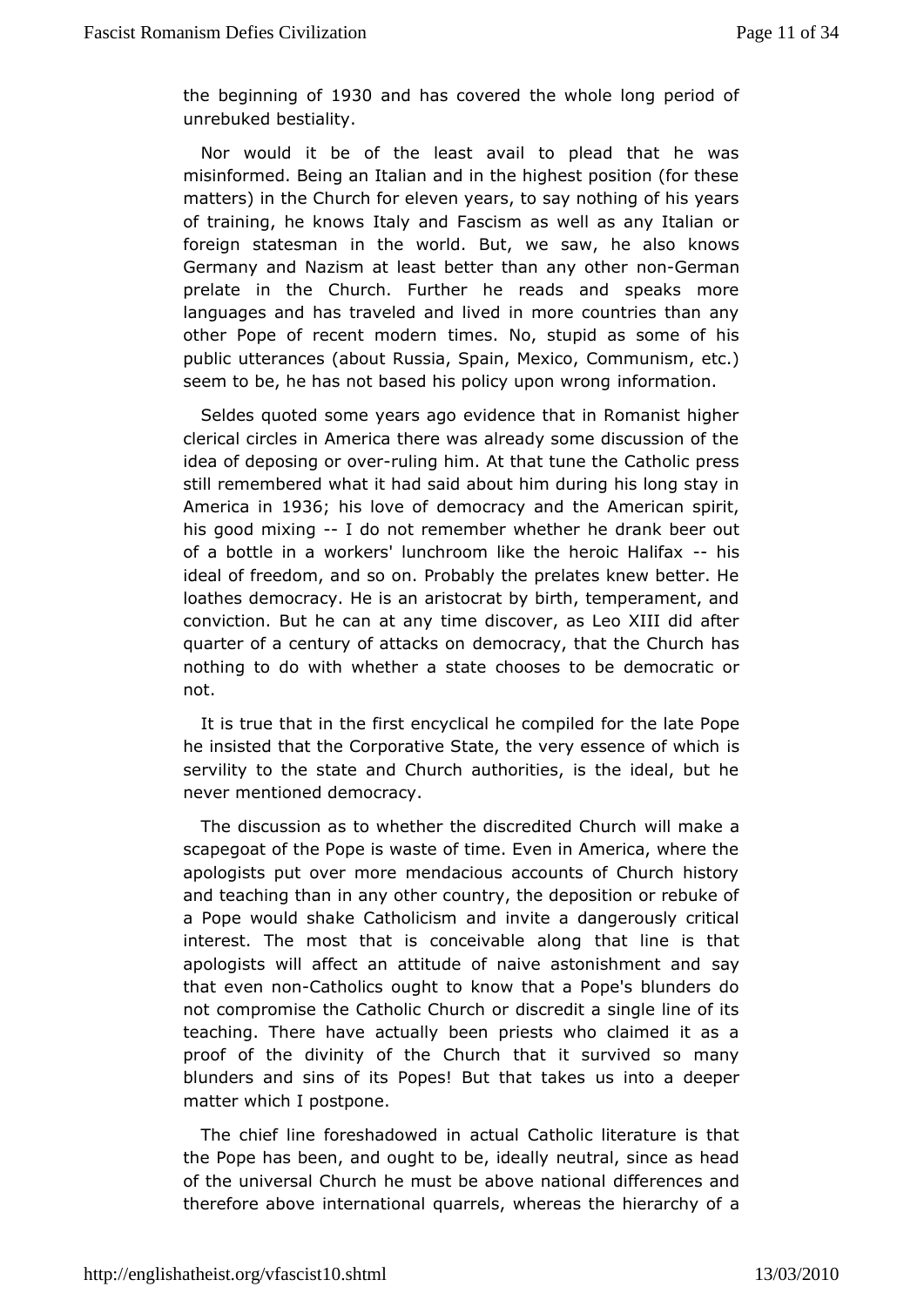particular country has no such obligation. Let me repeat that are not ooklets about the Pope but about the Black Internation At the same tapme agists will find it rather difficult in America make any capital thus  $G$  reat Neutral sophistry. They have for half a century been assuthiantgit ow las just the opposite; that since the Pope is above aldlififeation calls he is the ideal moralist to censure, not only internabiothanlatoinmades crimes of such magnitude and so bound up with patriotism youcould hardly trust the censors within that country to cond them or expectimamartial judgment from the nationals of another country. Further, and grifar vehy or the summary of facts which I gave in the last chapter oboreess emott the imply Pope as failing in his duty from an excessive regard for neut It shows that he gave very valuable assistance to the ar criminals, and pontecinsely in the perpetration of their crimes; to Japan in China, to Germanstyrian Spain, ESzloowhackia, France, Y-Sdavia, and Russia!

TheCatholic controversalists' idea of the Church is that any that commangdesneral respect in it is the Church and anything that is vicious or smodditch es Church. For our present purpose, however, the Church may be dthirde ed siend to ions. First are the Pope and the body of the Italian preheatesh who cun as literally as a bunch of men in Boston run the Christian S movement. The Pope is theoretically an autocrat. In practic must act wihhe Italian cardinals and archbishops, the board of directors, so to say ch Aboards do, they find it expedient to admit a few outsiders but the the angealways in a minority and settle most affairs between themscenhvelseapcarmaal boardneetings. Nothing irritates Roman Catholics in Britain much as a Protestant practice of calling their Church "the I Mission." Boutother description of it is more apt.

The Italian clique run then CBhrutracim and America just as the heads of an international tradiimg Neemvte Yprks control foreign branches.

The second section consisterious sheetional hierarchies (bishops and archbishops), each poefrmwihtied to have a few decorative heads with the title of chafriduien radeb on no  $b$ road Church policy and certainly no power to challenge a andthe ordinary clergy who do the work under them.

The third section coofnshisets aity, whose main function is the financial support of the icardargy, and the Italian oligarchy. They are held together in subminsesiochergoy by an extraordinarily fraudulent literature, which use protected by doctrine that they incur the penalty of hell if they read critic it,a very lavish use of social and recreational inducements, ar sacerdottahleory or the dogma that the clergy have received 'Special "SacramentHoclayII@dders.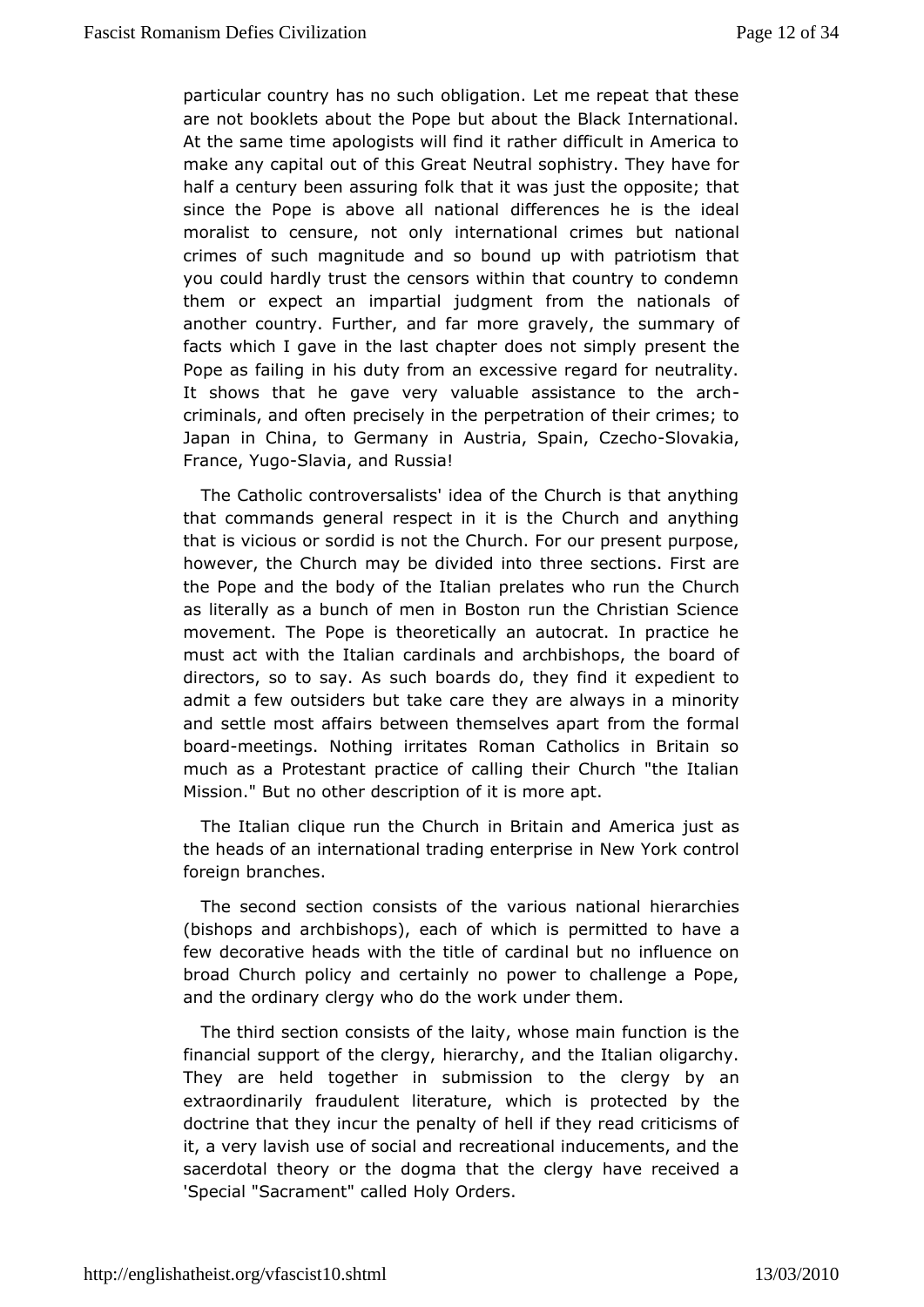This theory has greatly promoted the comfort the theory ile priests to their theoretical delibasy called Fathers, and theyoften are," said Erasbmustrawing a sharp line, if not a curtain, between av and laity. In recent years however, it has been found expedident te grate to the laity many functions which the priest used to dischargheiso Cthsudeh. Catholic Action, this new development, means Caxthonic lay

It started originally as a proof that the Church is not so democratic, as its critics allege, but the clergy soon found the lait could undertake tasks for the Church which they themsel cannot underwaik bout suspicion, and that same sort of militant work greatly promote do the bit low Spain these guerrillas of the holy war, as one might pelalyed deamyery important part in preparing the way for the rebellion hey matches strength of the Fascist movement which weakened the country intrigued its way to power in the hour of humiliation and conf In Ameriaad Britain they intrigue with statesmen and in popul political organizadions beekers for parks and street corners, invade journalism and the ord theor their papers, and get themselves elected or appionin the idchto offices they can promote the interests of the Church. They would genuined utraged if you said that they are dupes of the clergy.

This va $\sigma$  and  $\sigma$  and  $\sigma$  and  $\sigma$  are apologists to meet as far as words go many of the changuensst the Church or to maintain with an air of bland assurance, it meattancer, it never interferes in polities. If you appeal to its tweomptoyosyitaions to republicanism in France, that was Pope Leo XIII not the Ch they say. It was the Vatican, not the Church, that intrigued Britisstatesmen to settle their troubles in Ireland (Seldes, Vaticam. 272. Onthe other hand, when an Austrian cardinal writes "Hell Hitler" or abishtopian wilts in the brigandage of his country, the Church is not involvemed. Indical clerical patriot blowing off a little hot air.

In thepresent demoralization of the world apologists tak advantage of mhuilstiplicity of organs to exonerate the Church from guilt. Since the bodycloofgythen any country are notoriously under the strict supervistios no opfs their common trick is to distinguish the acting of mactimonal hierarchy that of, Rome; though, as we saw, there has been some tend in view tohie blatant alliance with the Axis of the present Pope say that the hierrærpcrheysent the Church and he does not. That is eas-id pswered. Do the apon the majority of bishops and archbishops of their Church whoeu Polopheave had act otherwise? Apply that test and the sophistry disappears. isonly one point on which they expressed any criticism or res about the Popeensuct; his refusal to pass judgment on the rape of Abyssinia. But the yels oom to line and supported his subsequent actions. The whole of ptheessC, a theology, and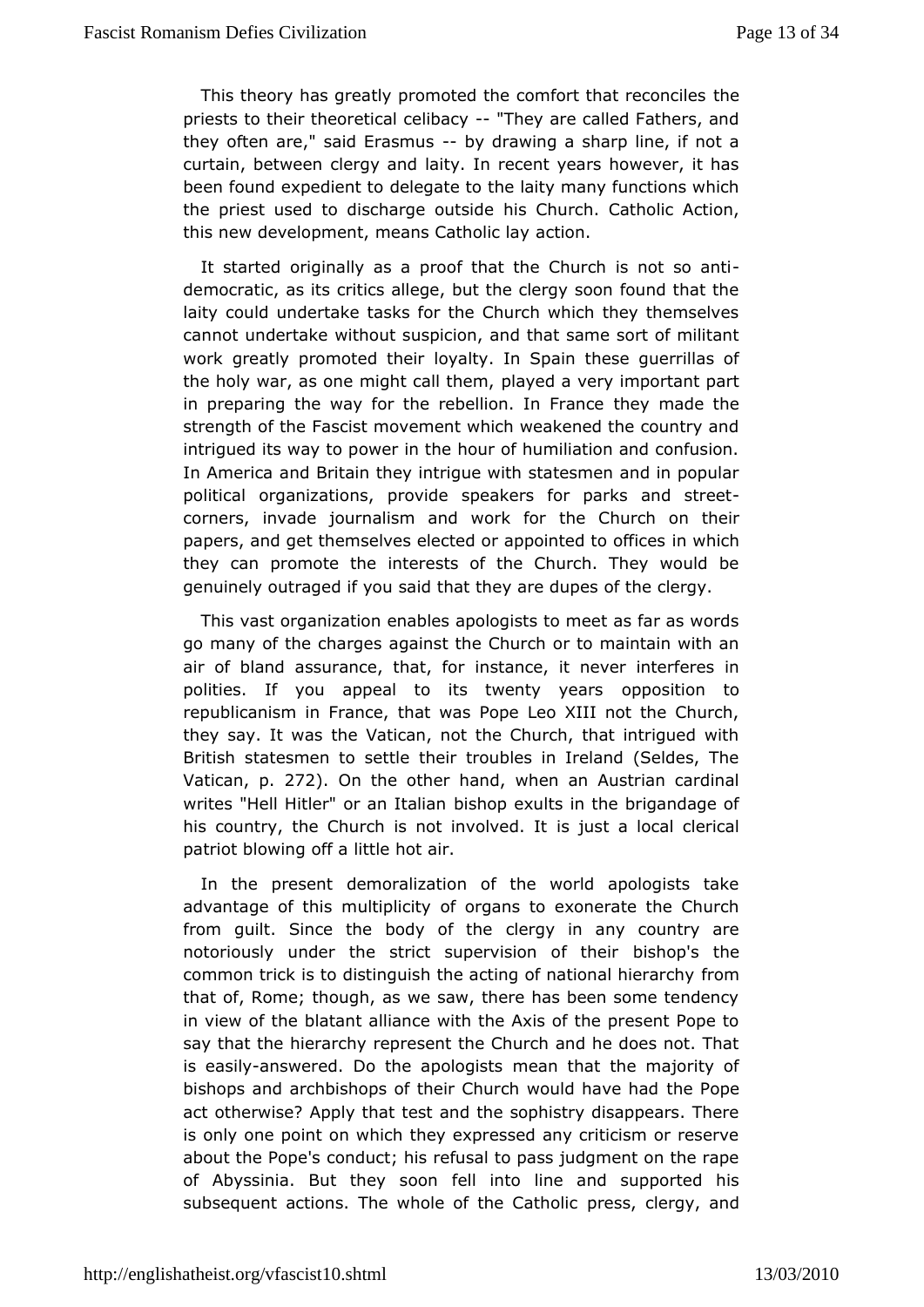hierarchies applauded the treaties with Muss Wolni and Hitle decline to be impressed if the Catholic prelates of Britair instanceell into silence about the German treaties when the declared war on ctohuantiry. They continued to support the alliance with the Italian Fashces ts use until the war with Italy. And the American cardinals and prelattehse inn asiunplapion retid generally until the Pope's proud Japanese alliyod balt America a blow. The hierarchies have a very poor case against the and the two ements to gether supremely represent the Church.

A more familiar which has even been used in the Pope's paper the Osservatore Romano, the atteabed ereadions on the part of the hierarchy of a particular comptroymd sentohte Church. Next we have, in the first place, the the otht to presume a course of conduct pursued by the Catholic priests of any  $c_{\perp}$ duringseveral years has the full approval of the Papacy. If conduct is likely outoe disgust or criticism in other countries we do not look fopublecation of Papal letters or other messages supporting it, unless, assien othe he Spanish rebellion, only a minority of radical folk condeminy. the ut we need no evidence. The Vatican has its internationment but means) in Rome and its Nuncios (ambassadors) in every capital to  $k<sub>e</sub>$ fully informed. No one would, in fact, for a moment suggest the Papaisynot fully aware of the language in which German a Italian bishops thao weughly approved the successive steps taken by the Nazis and Fahse instabiabolical attempts to get worldbowers.

It is not we who satyhethPadpe is bound to correct any such moral aberrations. It is the potation bidic who says it. It is his boast that there is a unique moral has under which makes it far more valuable to civilization thaandther Churche he means that it has rigorously controlled agencies in every and surveys the world with a moral sense that cannot be adulterated by naitribenrælsts. The Church of England, he says, is bound to have a Britishhoeu Plocotle; stant Episcopal Church of the United States an American Louttheo an Cheurch a German outlook. But the head or central station of the Ro Church sees no national boundaries and is serenely independ national ejudices in its judgments. And since it is the local cl in each counwthry interpret Catholic doctrine, on both faith and morals, to the peoplethenehoff functions of the Vatican is to see that they apply it imurally it  $\bar{s}$  he miserable subterfuge that the Pope is merely overlooks antgioaticit wheeakness in the German or the Italian hierarchy when ionblæsses crime monstrous scale and criminals immeasurably more guilty thar murdereps rapers of individuals is an abandonment of all cla to moral authorihye inhurch of Rome.

We may go further and say that corrupaitoon and the hierarchies is even more discreditable to the Church of Rome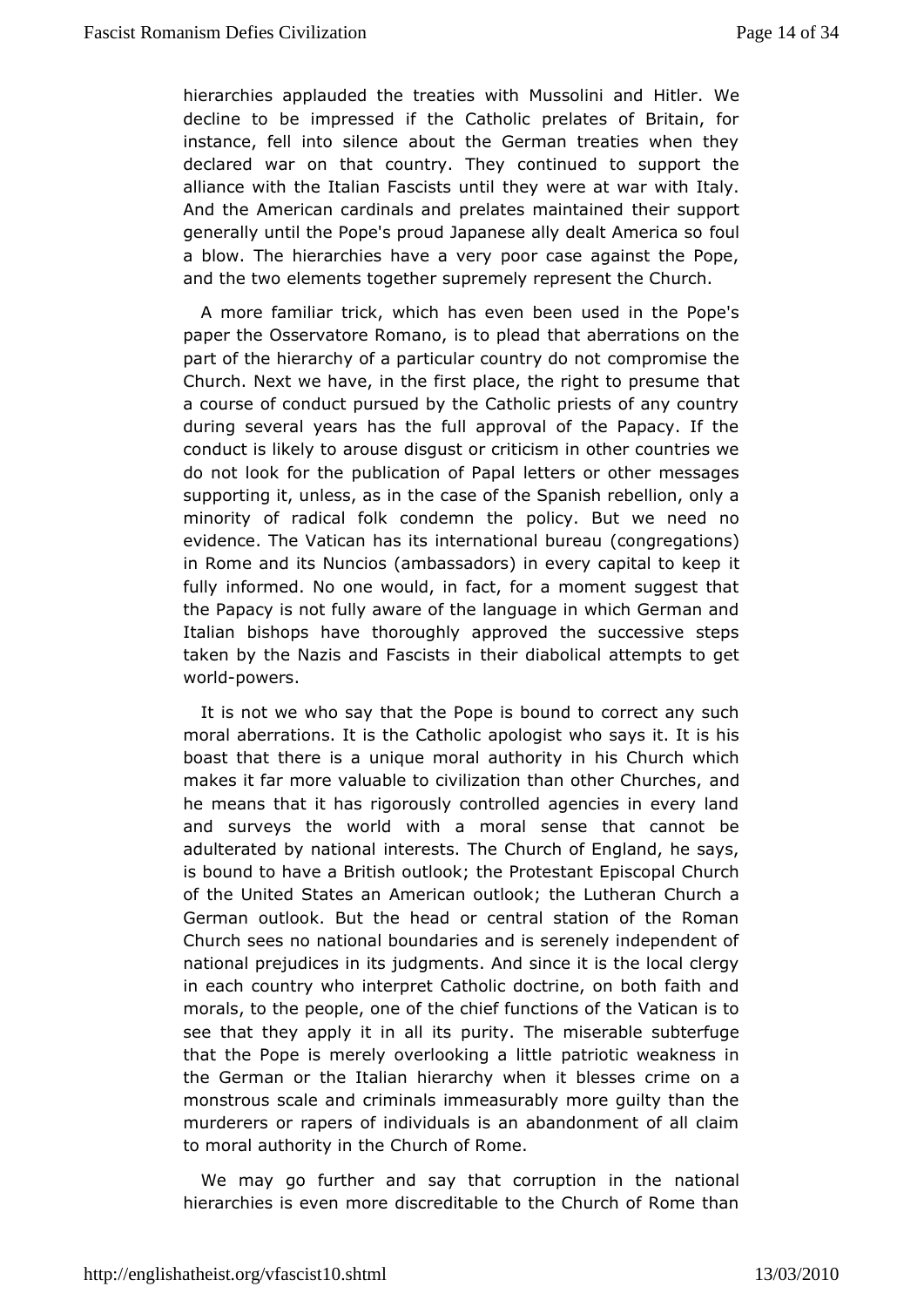corruption at the Vatican. I need not linger in explaining that from their priests, who are rigorously controlled by the bishthat Catholics tho expect sound moral judgment on collective as well as individual probolements Canthologic in hundreds even  $r$ eads the Encyclicals which the Popes  $\sin \theta$  and  $\sin \theta$  and and most of those who do require the guidance of a priest Catholic writer on the meaning of these lengthy and jeji documents in whidbwagrains of medieval "wisdom" or amateurish statements on modern polibulteend sinargeallons of Latin verbiage. It is very little difaddees sweisth ethce, of the Pope which appear more frequently wieekly. Catholic In actual life it is from the religious instruction of early continued in the priests' sermons, that the Catholic forms judgment.

And this "Catholic point of view," which the apologists  $ra +$ highly that the Church demand's special consideration of it the legislatodrsWashington, has no more unity, no more real catholicity (universalitthatthous any other creed. On the greatest somoioarlal issues, the reails pure is also four-time the amount of freedom and tolerance stop grass, joth es f greed and violence, the desirability oouf constant etical unanimity in the Protestant Episcopal Church or the Churc Englandhe Baptist or the Methodist Church, whether its member live in AmerEcuaope, Asia, or Africa. But in the Church of Rom you have a monstrous dinsocrand. The German, Italian, or Japanese Catholic is taught by his spopipests to enthusiastically just what the American or British Cath denounceas diabolical. The ideal given by his priests to the Spaniard or the Braezidinanthe French or the Austrian, today would, if those countries weerteant, draw the bitterest invective or the mo-sstatisselied irony finem Catholic apologist. Which, he would ask, is your Protestant morality what judgment does it pass on five years of revolting outrage the bombing Guernica or the rape of Abyssinia to the treache of Japan? But all mibeserously conflicting voices on the gravest issues are Catholic notorPractheesitsatind. In other words that wow ribble expansion in which the taakpeaslosguiss h pride is one of the greatest moral weaknesses of his Church theclaim that it has a supreme, cosmopolitan oracle who keep teaching purehanmonious is a brazen misstatement.

Indeed, it is not only a mtanete  $C$  houfrch, in its most representative organ's saying one thinganothVeichiyn and London, one thing in Washington and another in Rome, Berli Tokyo.

In the same land, within the limits of the same patrio influences, the voice wavers and changes like that of the Vi Bray; and is applies forcibly to the Vatican itself. But this will seen more cleaafitleyr the next two chapters have been read.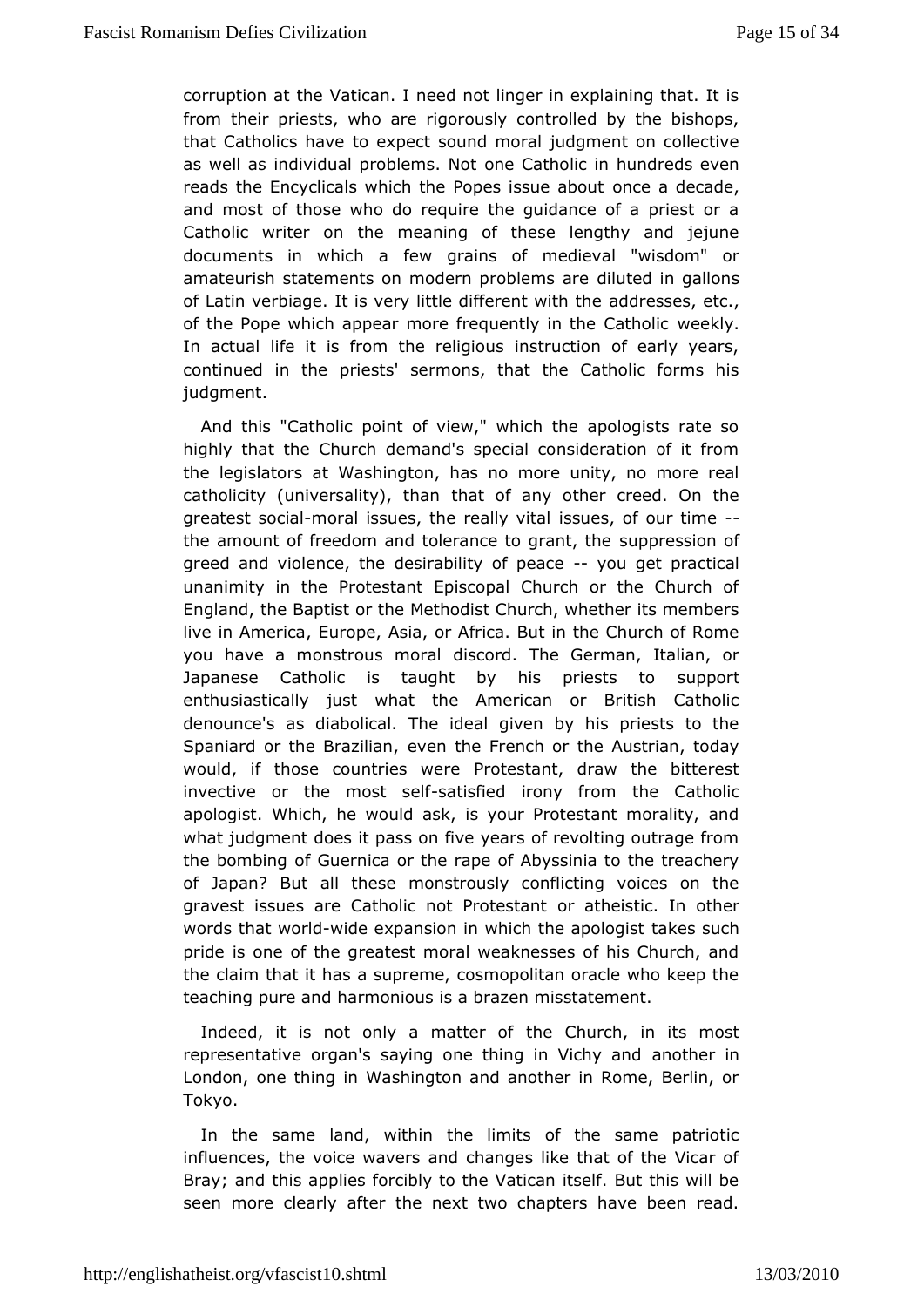Here let me finish widueshion of which element of the Church really represents it and wehleethent the ath be repudiated by the others.

It is the same Church of erveanye elhement, and the fact that it speaks a radically different mooratslaneopaaantee elements only proves again that the main aim of the  $B1$ International is pursued without scruple. To the lower clergy Blacknternational we must not only add the monks, nuns, and teaching brothers vbut paid worker; every Catholic teacher, journalist, organizer, secreatyarpyropagandist. The whole of Catholic Action, from the Knights of the Gol Familian as is the of Franco's black army, should be counted Moveiye a Pheck, ain and Leopold and Laval, are part of it. Below all their discord they a consistent purpose, the aggrandizement of the Church, w means the otection or increase of the power and wealth of the Black International.abForwen one maxim seeps down to the lowest and most hoodwinked stratum lto is woon kleents." the good of the Church," and this is unctuously the plained to be good of the world in the highest sense. What we outsiders, outnumberatholics by six to one in America and nearly thirty one in Britain, retphliys toxcuse for "Catholic Action" we shall see in the final chapter.

## Chapter III

## Restoring The Corpse Of The Middlenes

How did the Vatican hope to profit by its alliance with the powers? Even those who might hesitate to agree that the B Internation aways seeks its own aggrandizement in its policy w not question that sixt ichidsupporting Italy Germany, and Japan. They offered the Vaticanadceernhalanges. If any American Catholic were to plead that the Vatictan emsuspipmoprityed because it approved of their "ideology" he would have to a thatfrom the start the Vatican condemned democracy and was opposed to libertiys ausnidterstood in democratic lands. The first alliance was with Italydiated controwas louder or more scornful in his denunciation of democracyand reiebdeomalism than Mussolini. Fascism, he said, "marched to woottiongy over the corpse of freedom." And the second most outstanding princip hisideology was his glorification of war and his claim that p corruptsnation. He had very many admirers in other lands, it true, but they expcossiley mned these principles of his and professed his real merit in theorism, exples course, his persecution of Socialism and Commluynitsom admire his efficiency; and with this supposed virtue of Fascism the Va had nothiwa hatever to do. This applies fully to Germany also, i Hitler's esseandipælal to the nation was to substitute Nazism fo democracy and to e Gpeamdany by wars of conquest. Japan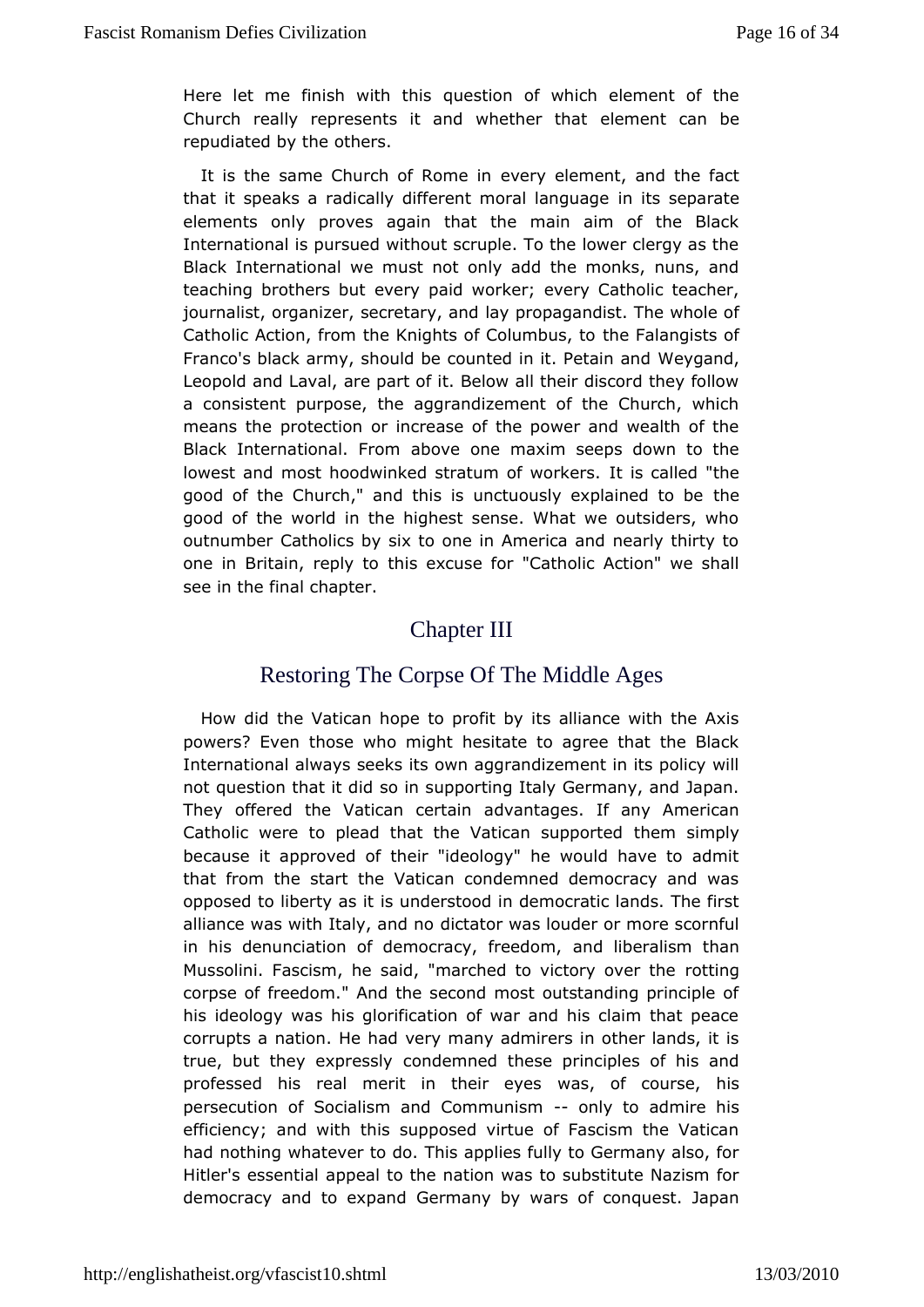was equally-admetrin ocratic and even bermodreupon wars of aggression.

I need not repeat the evidencleatting the as fully aware of this. Nazism developed under the verince shearste Poofptehe when he was Nuncio for eleven years in Munich and Berlin. haslived in Italy, in the highest official capacity of the Va since the end 1902f9 he is equally aware of every facet of Fascism. Whatever defects a to the vatican's intelligens cervice you cannot doubatc quaintance with the aims of the Axis powers. What, then, attraepeditit to and bound up to this day with themsended doday achronistic forces?

In the first place, of course, their promise to destroy Soci and Communism which were, as I amply proved, ravaging t Church even mapedly than modern-miads aleculture was. And in this the Vatican shalreweld that it would have the sympathy and support of those element are ortactives, wealth and the ruling class, which alone matter to it. They much too refined and humane to sanction the principle of bl persecution intent suppression, but this did not oblige them t shed tears when the baweirsst applied the principle to Socialism and promised to extend eistit centhal t swamp, Soviet Russia. That is the chief reason Awmmy Boratish and Catholics found nothing wrong in the Vatic and psealliance with crooks until the scoundred sodsed lehem and turned upon themselves.

The Vatican had always courted the applause of these cla and of the ruling class everywhere by condemning Socialism. in Americwhere medieval Italian principles are dressed ir dungarees, so to s&yhutbb's condemnation of Socialism was sustained. You may remember Misuglison Reylayn assuring America that Socialism was so clearly immoral that if Re ordered American Catholics to submit to a Socialist govern they wouddnscientiously refuse. A very golden sentiment! But the Church newterferes in politics what is the basis of this heroic attitude? It aipsol bigests -saaynd the Pope lays down in condemning Socialism in in the al Quadragesimo Anno that private ownership is a moral rigehitus and of thiet is therefore against the moral law. I could write on pleasant page the topic. What is the range of this moral principle? Every in folkown a good many things personally, while even in Amer very large numbemenofand women who are far from immoral consider that the private ownecrishiim pstoafinice, monition industries is very seriously wrong. Buitnoweer whild theot way. The Church of Rome fabricated the moral principle of p ownership so as to prove to governments and wealthy folk the influence  $\alpha$   $\alpha$  $\alpha$ ,  $\alpha$ ,  $\alpha$ ,  $\alpha$ ,  $\alpha$ ,  $\alpha$ ,  $\alpha$ ,  $\alpha$ ,  $\alpha$ ,  $\alpha$ ,  $\alpha$ ,  $\alpha$ ,  $\alpha$ ,  $\alpha$ ,  $\alpha$ ,  $\alpha$ ,  $\alpha$ ,  $\alpha$ ,  $\alpha$ ,  $\alpha$ ,  $\alpha$ ,  $\alpha$ ,  $\alpha$ ,  $\alpha$ ,  $\alpha$ ,  $\alpha$ ,  $\alpha$ ,  $\alpha$ ,  $\alpha$ ,  $\alpha$ ,  $\alpha$ ,  $\alpha$ ,  $\alpha$ ,  $\alpha$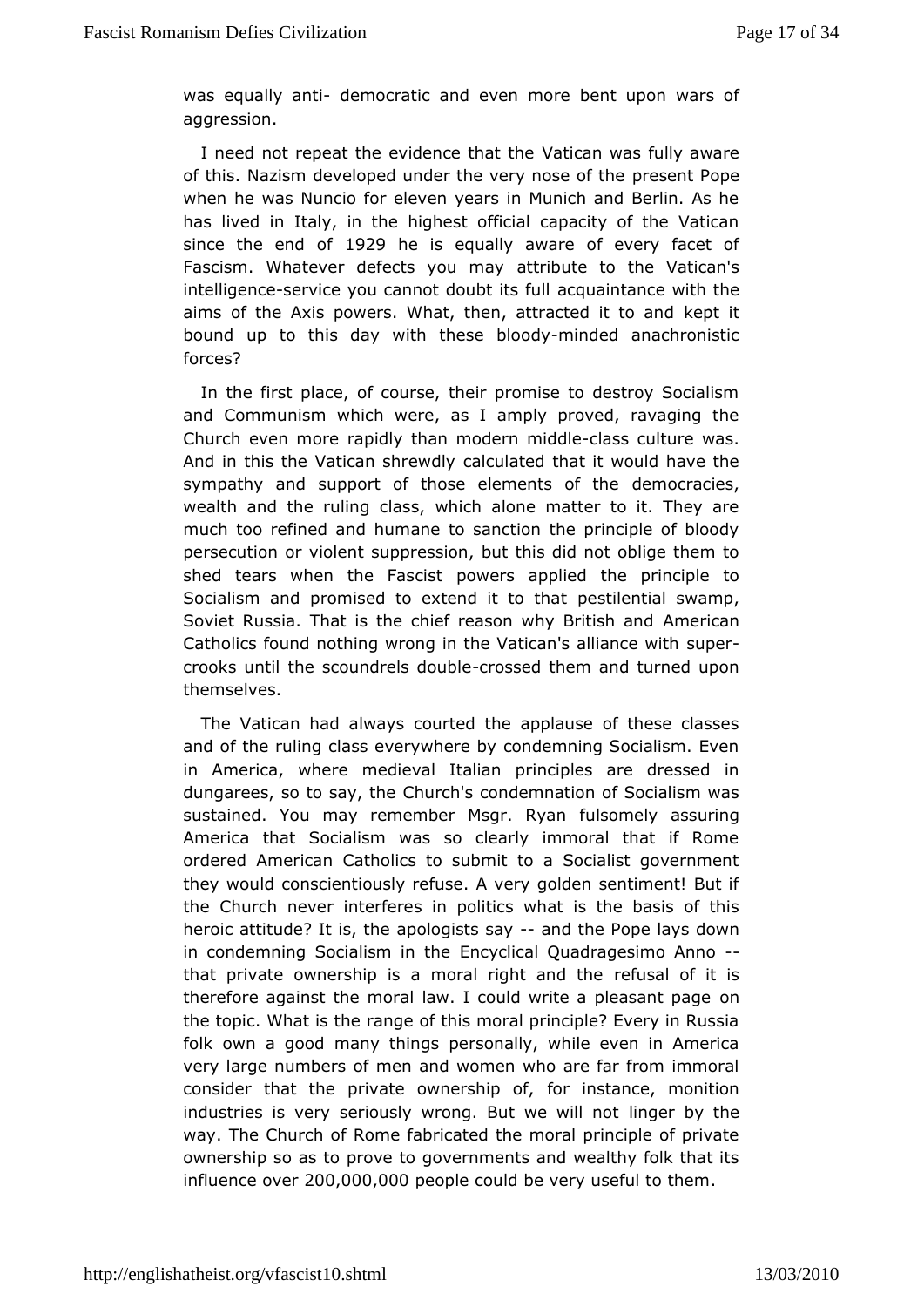In our age of confit is and ifficult to trace contemporary developments but as far as I ctah discussion and the chief feature that led the Vatican into latalliya, n Gee nomitalny, and the Spanish Falangists. Its connection if we the plane in de it had in that country no large body of Cathole lings which was disrupted by Communism. But there is one secret about its ba withJapan. If it would use its influence to keep America and B amiable and livious of the need of warlike preparation unti Japan was ready to swtowike bte rewarded with a woos d nation (or sect) treatment for ins Jmaps and all territory conquered by it. It took the promise mas na phont at the Christian missions, and it richly deserves the anxiety whic most recent laws on foreign religions cause it. Japan mean course, stoppress Christianity completely in Eastern Asia and Pacific Islands its nocenquest was accomplished.

In the case of Germany at first dbete Vapilcaated only the suppression of Socialism and Communism, to which it loosing millions of its subjects, and an assurance that its institutiowns uld be respected. The Nazis, probably with a goc laugh over a bottle dofe hwinde the muncio's back, solemnly promised to respect Catholic sesmon horaorlise, s, charitable institutions, newspapers, and associations evaluation  $\mathbf{e} \in \mathbb{R}$  which ruined. All that one need say about that is that for once the  $V$ surprises us. Pacelli, who saw the early development of the party at Mumainch the later development in Berlin, certainly knew the character befaiders. What surprises us is the low degree of intelligence which it brettrraysed ding their promises.

In the case of Italy the promise nCanduercho wab far larger and has been much better kept; which is no proof of v but reflects the fact that the Vatican now rules the majority nation- not onseixth of it, as in Germandy could make serious trouble. VaTthean knew that the Fascists would find it very difficult ever to take pabitical independence granted to it and the greater pa\$90,f000e00h0at went with this. But I explained that the Concordat gave the e a fraunch even advantages, since Mussolini needed the Pope's help far more Hitledid. It gave the clergy a great increase of income, a religious control of  $\texttt{stab}$  bols, and the incorporation in the civil law of  $v \in$ important clauses Cantome Law. The Church received a very high price and has been scruppud susily doing what it contracted to do; the Papacy was not  $a$ gas has wo roof the brutalities perpetrated by Italy and was to allow the bish and clergy to tell the people that they were glorious victorie for the tate and the Church.

The Papal ambition or plan to proofinit ubeys the boot the greedy and callous adventurers grew with the growth of  $t$ programs Hitlesr program in 1932 did not read beyond the Ukraine in the  $a$ enadst $A$ Isal $c$   $a$ grraine in the west. Mussolini's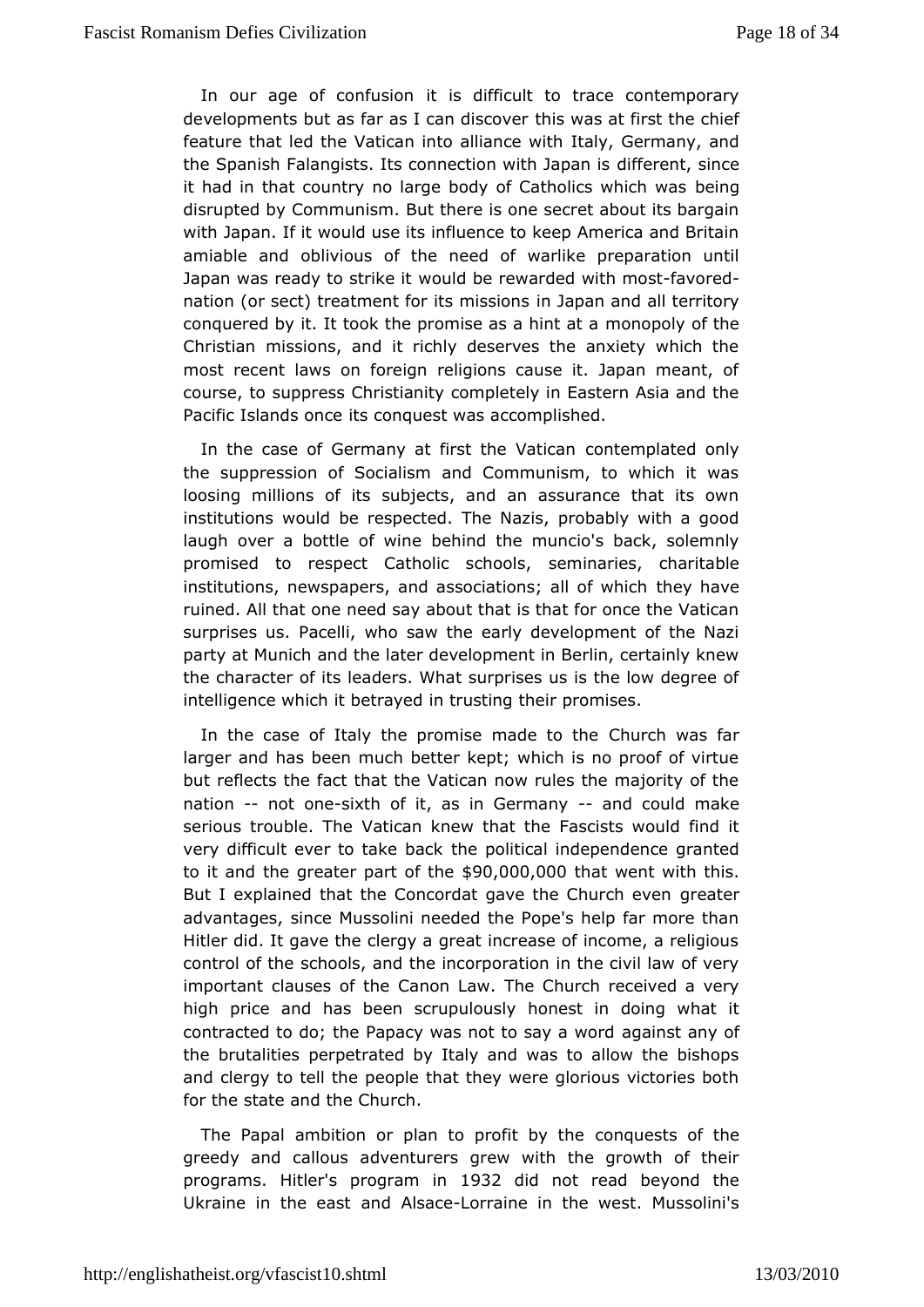program was still confined e to velive by war of Savoy, Corsica, Dalmatia, Malta, and Tunisia. Assmanzeinsgaw, the supineness and obtuseness of the western democraci encouraged dhoewth of these programs until Germany and Italy were to share the Oldwi Whorld pan and make a shot at the New World. They still found the Profice's influence in France, Britain, and America very useenfoud uanagetch environment to cultivate imperialistic dreams of his ownthersethe wake of noble conquests of the world he was going to bring under Vaticaharger stretches of the earth than any other Pope has dreamed of sincle6thCeentury.

This great Catholic League of Nations was to have three sec One was the Iberian section, bringing into at least a culture spirituaulnity Spain, Portugal, and all AmeerLaatinn countries. The idea is inknown and much discussed as "Hispanidad." Literally it means "Spatmiesh & panishor spirit. Spanish Catholicism is such a beautiful and lofty th don't laugh just--yehtat it must smooth out Portuguese idiosyncrasies, Hwihtbenr has annexed Portugal to Spain, and must embrace all America from a Cendiad Tierra del Fuego. In Octobet 941 the Spaniards establi Cheud cil of the Spanish peaking World, and the Falangist papers quite serious gave President Roosevelt a warning to keep his hands off & and Central merica. The London press reported them in November saying that "Robusteowship is unsolicited" and that "Spaniards are the only ones enait leerd Stpanioson America." Franco has found it necessary tocogmiveall public a assurance that he has no secular designs on territory in S Americat; hat Spain's "hegemony" will be purely cultural an religious.

I do notknow how far Catholics prevent these insolent pleasantries from appeariAmqeimictame press, but the Vatican and the Spanish hierarchy and govepomtentows by serious about the idea, and Franco is stupid diough, in spite modest words to think that when German Fifth Columnists h destroyed tehxeisting governments in Latin America Hitler wil allow Spain to annex theomea Tibse directly inspired by the language which the Papacy addreSsposeendiatrodsthoeluring and after the RebeO hom pri6, 1939 Pope Pius b Ybladcast a message-reproduced by his biographer Rankin in The Pope  $Speak$1941p.$   $145$  --in the course of which he Said:

"The nation to by God as the principal instrument for evangelization of Wtohred Nærwd as the impregnable bulwark of  $t$ Catholic faith has lopi the longer of to the champions of the materialistic atheism of abowe a gewet that hing stand the eternal values of religiosnpermitd "the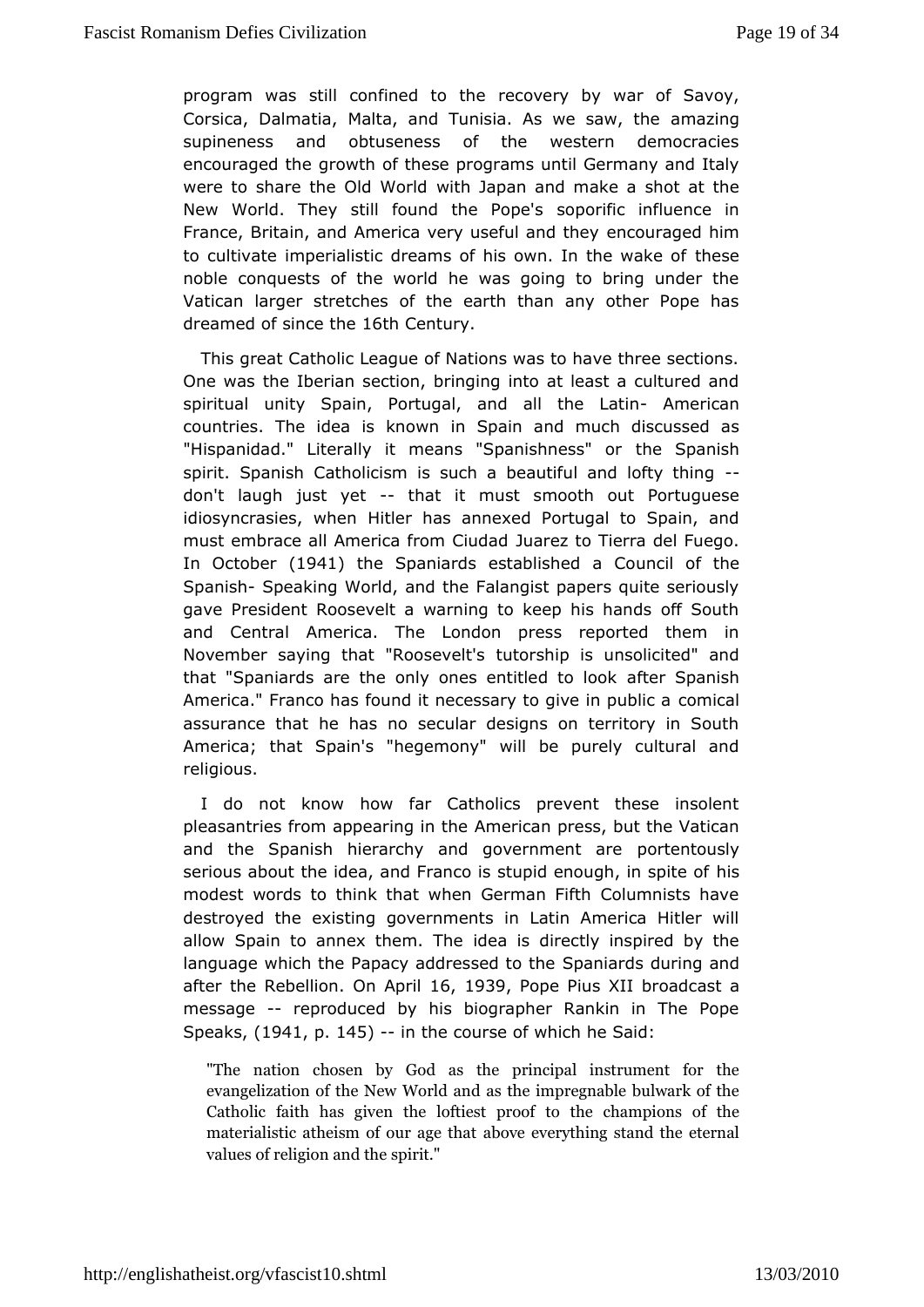Perhaps it is necessary to explain that a merimule ans the victory of Franco over what he would call the rebels. I am r thesebooks underrating the ability of Pacelli but such langu betrays a mesidalnt that makes him totally Unfit to quide large bodies of men. He comonietely the fact that it was Germany and Italy who for their own purupposaeshatnoodhkul of Spanish rebels and Moorish mercenaries and conqueamdoSpain for and he quite solemnly represents the bravery of Franco's Sp troopas a lesson for the Russians who, without a single fore soldier, have behad egareatest military power of all time fighting on a single front!

Thewhole idea is, in fact, so fatuous and based upon such mass of lies langends that it would not be worth discussing except as an illustraCtaio mobic culture and mentality. Franco himself told his followers victure that they were going to restore the glories of the Catholic CSoponaqiunisot a dtohres, of Ferdinand and Isabella and all the other gnaardh Gastiliai That is, in fact, the main idea of Hispanidad; and it rests up gross a fabric of historical untruth as you will find anywhere.

Weacknowledge the valor in fighting of the medieval Span Knights except, ignificantly, that great Catholic hero Ferdinand who never fought for af then could get it by lying and treachery but with that virtue theyalsht a head of the knights of the casiced age of chivalry. They were densely ignorant, licentious, brutal, and dishonourable. They conquer Moors taking province at a time during three centuries, only with the very considers sails the nce of knights and -soldiers hundreds of thousands offrom momenther lands, and loot was the guiding star of them all. As to dtyhnea Stays twe hilash the final conquest put on the throne of Spain half eits members selfish, sensual, and stupid, and the other half blind  $\prime$ fanaticism; ianwould be difficult to say which type did the mor harm to Spain. It is evaen as a notorious historical fact that they ruined Spain in littlee ownery.alt had inherited the brilliant civilization of the Arabs adtobe dwhihoch gibld of America, but in two centuries its popu3@ti0o0n0f@@lofrom  $abou\bar{v}$ ,000,000nd it was despised as the poorest and most ignorant country in Europe. Of the Bourbon dynasty of Cat monarchs in 1t the Century it is enough to say that they were the most selfish and line Europes, and every member of the dynasty was expelled from Spain beyx the of the pheolnes o XII, who died prematurely of consumption broeux goless weas by his

This beautiful Hispanidad slew more unarmed democrats protecitts own corruption and theinChueleOth Century than any other counEryroipne except Naples, and with a ferocity that Naples did not su'mpaats on Thiossen by God" presents today the most sordid spectaclæpart theomorid, countries overrun by the Axis troops (the Phopeticallies), of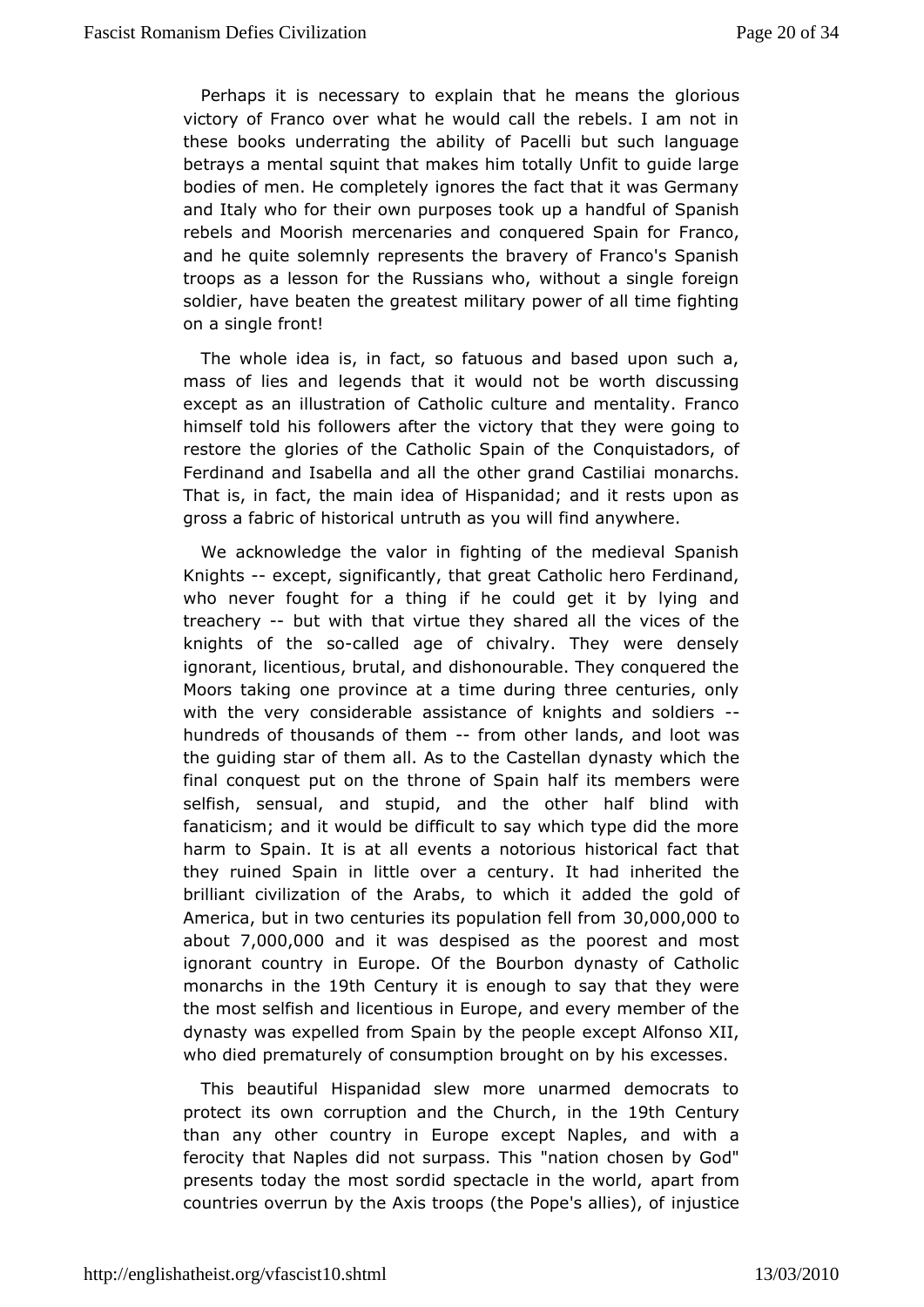and brutal intolerance. In a previous booklet I gave the report French Catholic girl on the brutality with which men and wc "suspected Communism-"which means anybody but a loyal Spanish Catholace treated the iails, British and American Protestants also are vilely treAntheedicaTnheProtestant Defense League has issued a bulletin on the heaubject. It says 30 Protestant ministers have been expelled and will probabl executed thiey return; that thim wo sof the workers of the Spanish Gospel Missiobneehmaveeither executed, exiled, or imprisoned; thatfiffolus of the Protehsulanthes and schools have been closed; and that no Spaniard whom bases not attend can get employment.

That is real Hispanidad, as it is uninchen resolution by he Vatican; the noble Spanish Spirit which the Catholic papers too many others, treat so respectfully. It is just a system protectiw galth and the Church by every brutal and unscrupulo means. The latest mebuster aviers who have contrived to visit Spain and survive consistently the poot that and misery of the mass of the people are horrible, bauntd the hotels restaurants for the rich in Madrid are  $\cos$  maximum diswell ever.These "noble" Catholic landowners, these highly polis "gentlemen of Sphaaivne" always regarded the workers as beasts of burden. They have less foonate the pator than for a worker. And this is the high Catholic cultauree, the asty theink, going to spread over America from El Paso to Patagonia!

I am not taking this dream of Franco and the Vatican serio but showing uther stupidity and falseness of things which the take seriously. The behands little credit to the intelligence as it does to the moral sentithen Vato fan. It confirms every charge which I have made in these btchoekledea aond invading America with such a culture, which Franco Certainly to follow up with political control under a restored Spa monarchy, may the elp American public to demand an end of the representation of the United i States ident at the Vatican.

This idea of a Spanish UniomPhirlompithees to Barcelona has grown out of an earlier idea of a bloccator olieague of powers. When France and Belgium were "liberated" from their Catholic governments by the Germans the Vatican saw at onc possibility uniting them to Spain, Portugal, and Italy as a Catholic bloc. The Pope, sewnet saake, eble letter of Sympathy to Leopold the man who had betrayed the invasion of Belgium "against its wish," and the Osservatore said something about a German "ruthless war of extermination." Thi "unauthorized" utteamannocyeed the Italians at the time, but the Pope was silent about the favawiconseof France and his relations with Germany were not severedn Thete was, ample evidence, as we saw, that the passing of France and Frenchmpire under the-midident Petain was very welcome to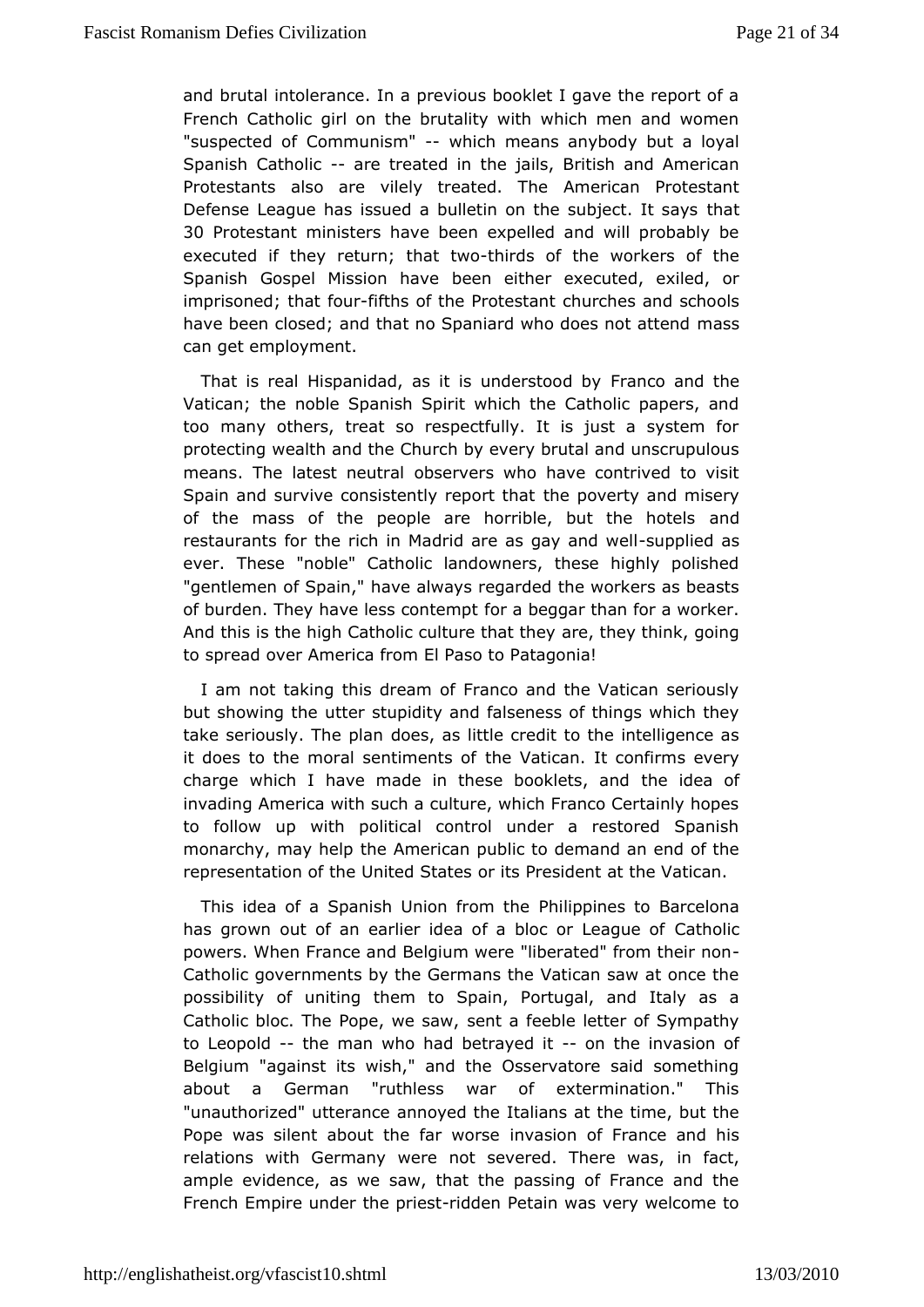the Vatican and, ans axiom in Catholic theology, "if you approve an end you approve thet'mewamischtois only to be distinguished by a microscope from "Tht the ee mode  $\ddot{a}$  unstituties To France, once more Catholic, Italy, Spain, and Portugal wo added and Poland, in so far as Germany permitted a restora Hungary, lovakia, and the detached Catholic provinces of Yugo Slavia; a blo $\infty$  owe first with a total population of about 150,000,QQa0l living undedrabelically intolerant Catholic law.

Doubtless the Vatican clingblusoonhethough it pales before the reality of events. Petain soton formemoththat people compelled him to withdraw some of the measures which clergy had got him to pass. Possibly the Pope, who must i known that Hislepledged in his book to bring France down in the dust, had an uneas wheele wing n Hitler no longer needed to make a show of moderation in whisthd Faatimenges there would not be much of it lettorr<sup>o</sup>alismes ethe **Casholic** part, would certainly go. Savoy, with Nice and Monte Carlo if larger stretch of the French coast, would go to Italy; and credible ported that the Nazis have a plan to annex the indust north of the coutotray Germanntrolled Belgium. Poland, always terribly poor, would boch obsuit othe beggar before Hitler relinquishes it, if he ever didos sti was the wentaly and its new province's would pass unde Gethme amontrol of

Hence this enfeebled and uncertain plan of a European t whichmight check Hitler even if he were victorious, had to strengthened Hibsypanidad and an extension of Vatican control over the east. I dealt wait the rtheet some length in an earlier book. Doubtless the Germans, who pham deeds oaut qlibly as the fraudulent money (printed in Holland) in hich they us France, promised the Pope that when they had conquered all countries winich the Greek or other Oriental Catholic Churc predominated they we pulace this with the Roman. That would mean a very large extensi baticant influence eastward to match the Spanish extension westward.

It is unnecessary to say that all this depended essentially the use of  $f$ d  $\alpha$  e  $C$  atholic is more skeptical about the efficacy  $\alpha$ prayer or argument inmahsess econversions than a Roman prelate. But the good Germans would roke pesheand they would indeed find the Pope and his agents far more use keeping oriental peoples submissive than the national hierar and clergy hom they were to displace. Not counting Russia an its180,000,000 cople thdissplacement of the Greek Church would give  $R50,000,000$  wmember's.

Moreover, the Vatican was promised a very rich prize in religious control of Palestine. A very impartial British dail Manchesteuardian, published the details of the compact with the Vatican. Italy whave the secular rule of Palestine and the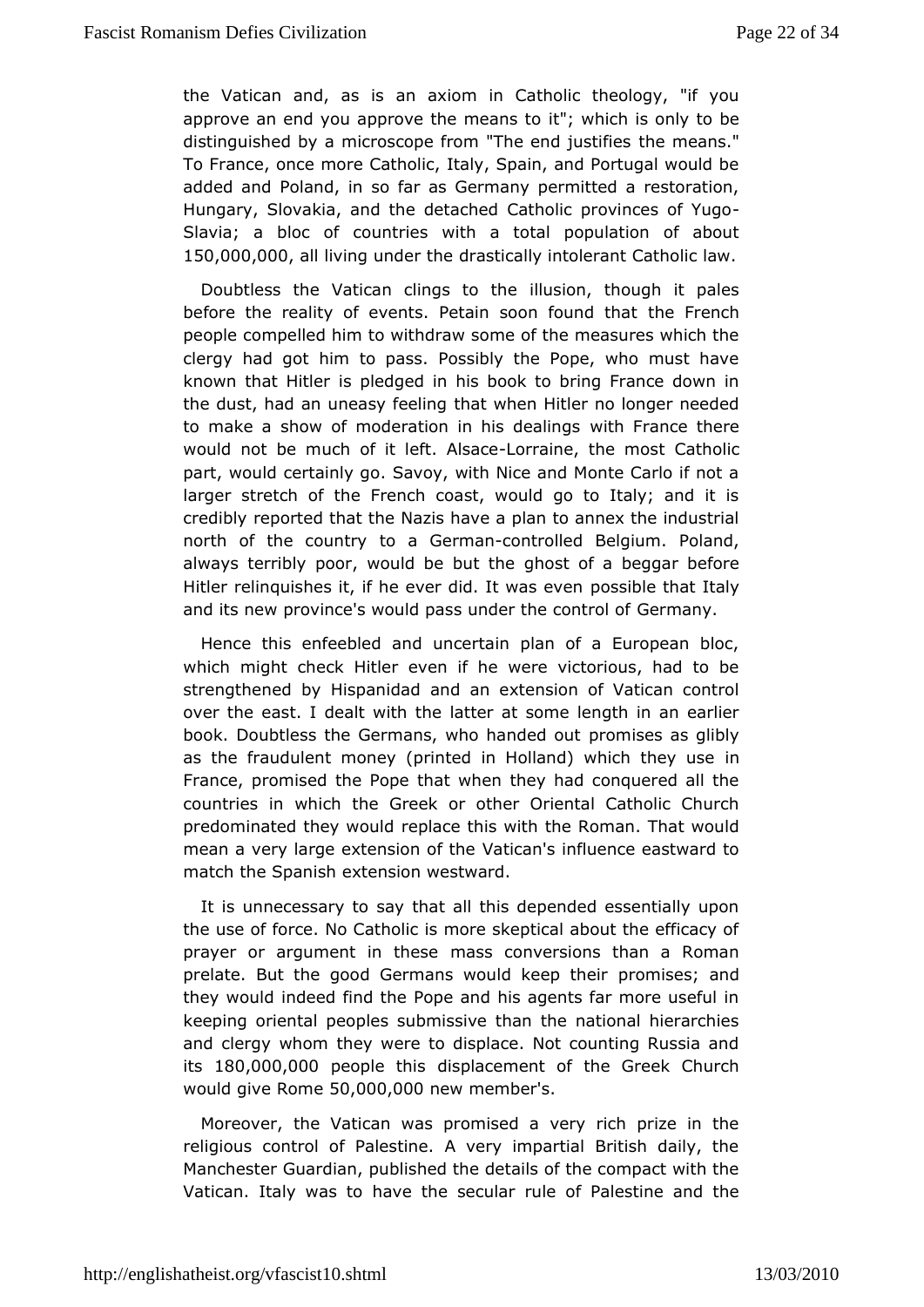Vatican a religion monopeonity in the ewish population being transferred to a reconquered Aby seien in as uld gleassed that Syria would then be, as far as secular rudediesd ctoncerned, Turkey on condition that it maintain its neutrality in the war seems incredible that the Pope should enter into a compact Turkey-it iseally far less strange than its allian-ce with Japan I may recall that have recently been singularly amiable exchanges between Musaitmhei (sotuled) Turkey and Papal Rome. The HeTrail bound only unel 5) published the ews, from its Istanbul correspondent, that the Pope had justtheent as a gift Turkish Prime Minister a copy of a map of the vast Ottoman E of the 6th Century made by a famous Italian geographer of th time. What did the e Pppet in return? His gold medals and golden roses are given always for deer revolcoers favours to come.

Let me, finally, recall that I amwhat adatangages the Papacy would derive from a victory of the Axis but wh advantages were promised to it or that it thought it would de The first againtest profit, the destruction of Socialism and Communism, was certadrem bloeacies were not of the least use to Rome in removing that dead hye yn ewreare etoo soft to use violence or were misquided enough to andust argument persuasion. The Axis powers in their own interest would ma drastic end Communism and Socialism, and they were quite willing to go on to sufprements as only and every critical movement that Rome hated. On the stence pedtopshon of its power in addition to the recovery aby obstactes of this Vatican gambled. The Axis powers might keep their promis Romemight be able to restore the corpse of the Middle Ages in 20thCentury.

# Chapter IV

## THE CHURCH IN DEMOCRATICCOUNTRIES

I am not going to waste time in discussing the sheer foll trusting the word of men who for years have made lying a no part of the iocedure, and I leave it to the reader to apply hi own epithets to a gamtholse soutri; a gamble, in effect, that stakes the lives of millions, of hee his beorfty millions, and the elementary -wheihg of hundreds of angiblions a possible profit to the Black International. I have not trouch space le consider two points of some importance; how the Vatican cont to kee **C**atholics in the democratic countries loyal and Submiss while it thus aillaied with their deadly enemies, and what Catholic apologists haved ed estay in dits action.

In so far as the first question refewrito for Francest count one of the leading democracies until its collapse, we seen the answer. Rome rendered very important services to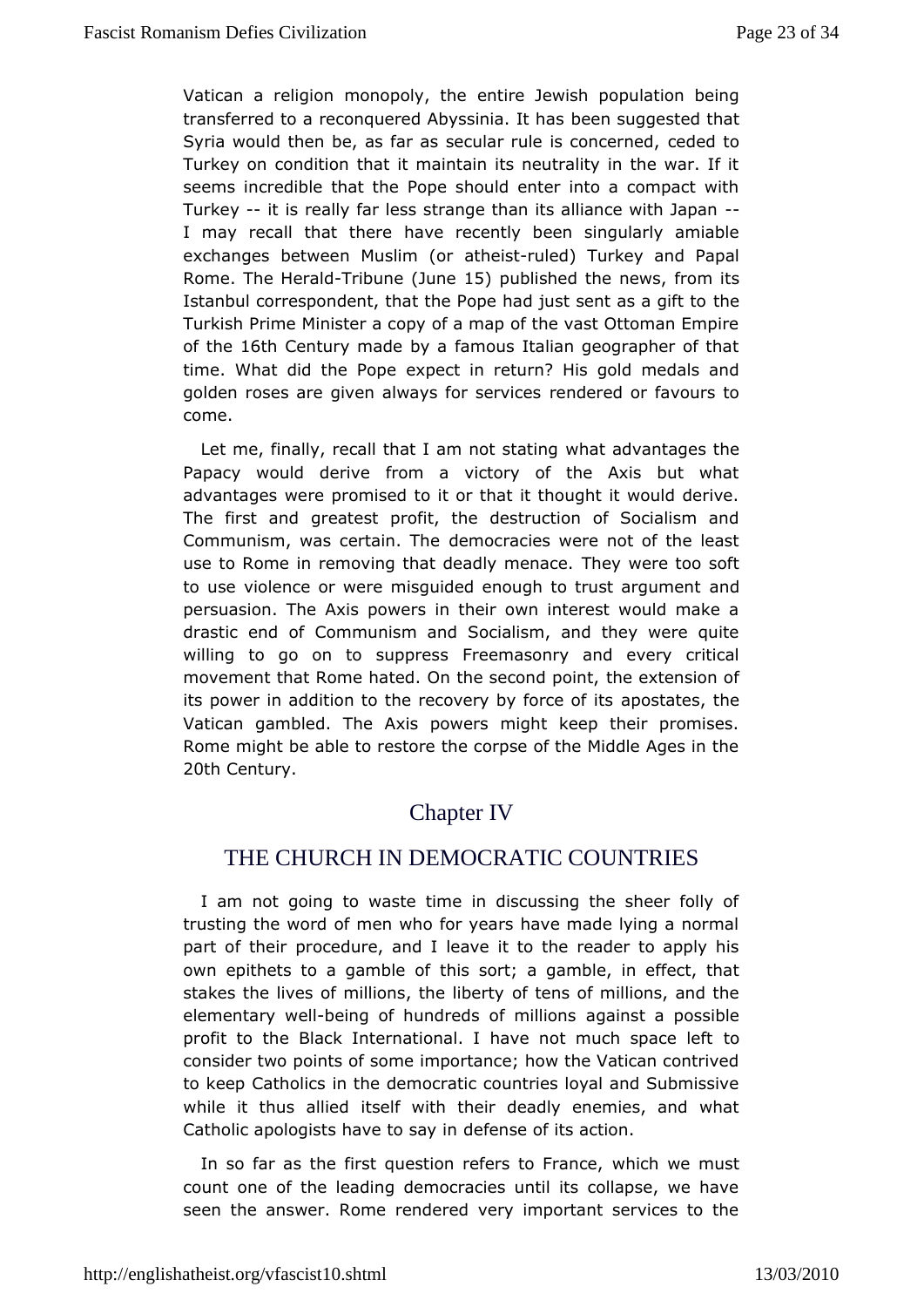French governmeunth as checking the chronic rebelliousness in Alsacleorraine and condemnomine of the leader's of the Royali Fascist movement.

We may easily ghant tho Frenchman could be expected to foresee, the disgraceful **Qathothas**, like Petain and Laval would play in a time of crisisstat Ferench in making concessions to the Church and discouraging the very powerful very vocal -ahetrical movement that had flourits held before thought they were securing the unity of their country in case was evehreatened by Germany. There was, of course, far to much trust in the Magenoatnd the Belgians, but we cannot blame the French for not being haware poorflling danger from Catholic Fifth Columnists. It is cleatribited even Catholics did not foresee this.

Amongst the refugees from the Vichule, for instance, is Jacques Maritain, the leading and Ceartyh onlitch on the rof modern France. We must remember, too, that a number Catholic Roy Faaiss dist writers attacked the Papacy very warmly and thisselped to throw dust in the eyes of democrats. Pal Courcoural's work, Laa foin echee (1929 is a bitter attack on the Vatican, and he quotestseweCatholic critics. One of the points made by these critics was titulished he quotes several other Catholic critics. One of the points ma these Catholic critics was that the Vatican displayed grav incompetencælliowing itself to be duped by governments.

In Great Britain the **Cafbosi**c would be that if the press generally and the leading statesmfeanilend tto mployint out any danger in Fascism and Nazism but habitually pa compliments, until Munich, to those movements and their lea one cannot blamte olics for failing to see anything wrong in the Vatican's alliance witb pthtoma point we must admit the defense, at least as far as the gemential hb Coday hooflics are concerned.

But we are not here concernegde meith the dy of Catholics in any country. We are studying the actionals of the International which rendered such service to the Axis powers helped tooring such appalling evil upon the race. As to the hierarchy and the cleBogiytain and Americar this consideration applies to both-condunteries soted passage after passage which Shows that they fupility in stip alter do the lack of principle, on the strength of which the nRdoman oligarch the bishops of Italy and Germany supported iniquity.

Whatever the ety knew or did not and we may at least say that educated mwomand amongst them are unintelligible to us if they imagine that a Chfuorrobhidwohibelem to read critics is likely to tell them the trudhistic bich thee higher clergy at least knew perfectly well ethe atreaded Vatican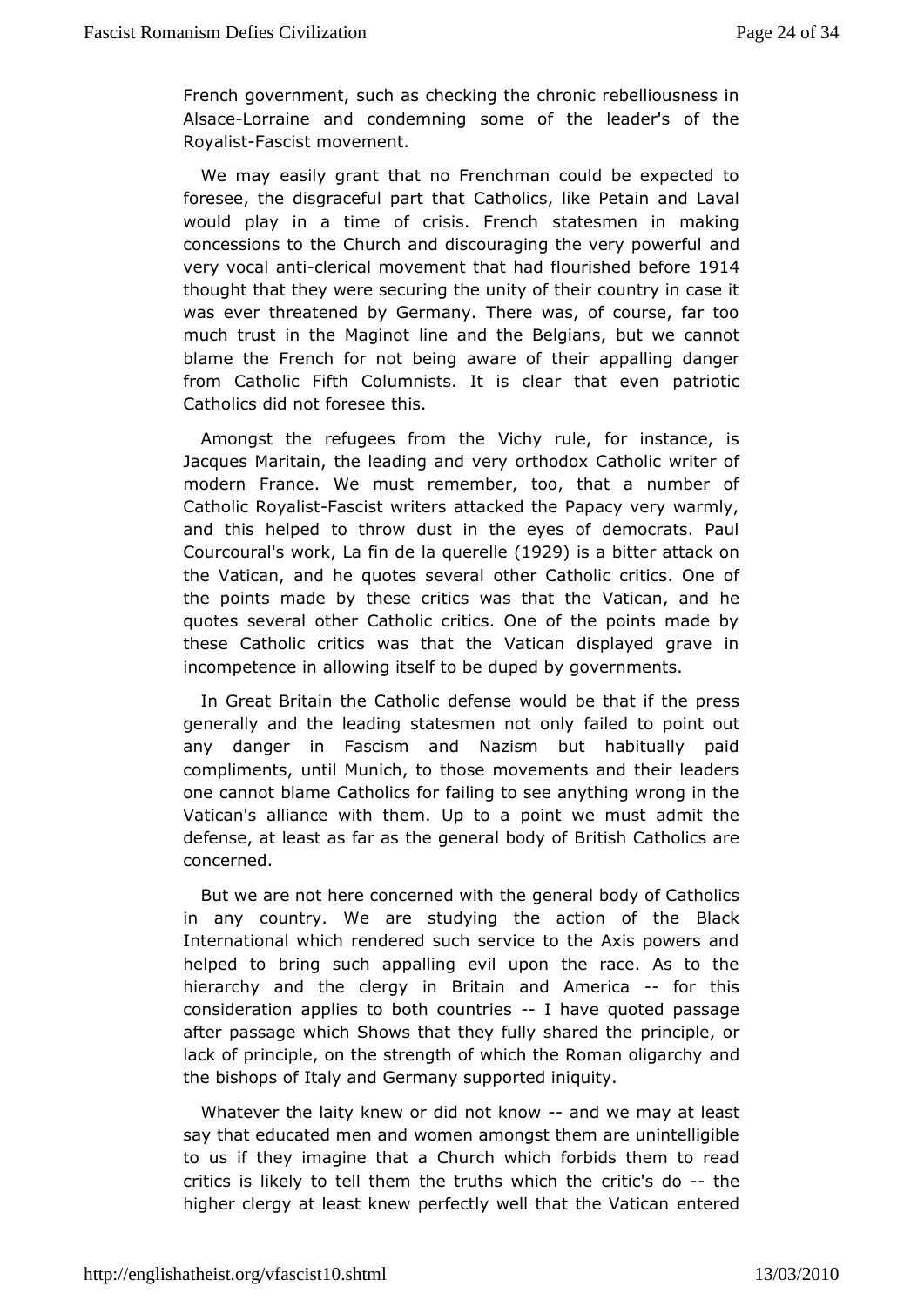upon most cordial relations with Japan after the rape of China it signed a Concordat with the Nazis while their hands were with innocbhotod, that it saw the Italian hierarchy under its eye applauding one Foaustor and after another, and so on.

On an earlier page I quoted offie Caadinal Hinsley that Mussolini certainly had grave faults bout pher mends tebset graver evils happen. He plainly meant that the Vatican m continue in alliance with the  $F$ asmisst, pathtnough the Italian bishaps priests continue to keep the people loval to Mussolini and approveacalbmss (except infringements of the Concordat) because if Musso Spitallism might seize power in Italy. That is just the sentimems puned has policy of the Black International through ten years of increasi demoralization. "The good of the Church," the protection o power and wealth, is above all other considerations.

It was the same in regard to Gy. The horrible outrages on Jews, Communists, Socialists, ethee inworde is still being vith loathing throughout the world in the 986 mmeer Pacelli signed his Concordat with the Nazis. That agreement sti Catholiccriticism of the moral character of Nazism and wa welcomed with obsedaingusage, as a new triumph of the Vatican, a new German pilgrimage to ChaenoCsastah, olic press of Britain and America.

Next year was the PBulrogoed, the murder without the pretence of a trial of distinguished Cantholics much end together with pimps and pansies, and the Catholicrepmanesksablwas restrained. In short, until Germany forced war upon Britain i or clearly showed after Munich that it would probably do so Britis Gatholic hierarchy and the press they controlled had li criticism of Germana expert in regard to its "persecution of the Church." To close Catholicansdchionos istutions when a monstrous epidemic of vice had been detecstesd aindthe brother's who controlled them invited the gravest censure dissolve Catholic associations or fraternities and sororities solemnby romising to respect them was an outrage. But that the German bishops, wonders from the Vatican, should forbid Catholics to help to keep out poarpyo, wew it ha malodorous leaders, which was pledged to destroy **the sdem biomatic** to let loose a flood of criminals and sadists upon the Jews Communists, to educate the nation deliberately for war, seer have beematter almost of indifference to the Catholic press Britain a Annoterica.

A we Known British Catholic propagandist, Christopher Hol wrote in the Catholic N-bevreament  $\phi$  5, 1940:

"In Ameritcais very easy, for instance, to publish account persecution Colfutrict in Germany -Chathelicopress, but it is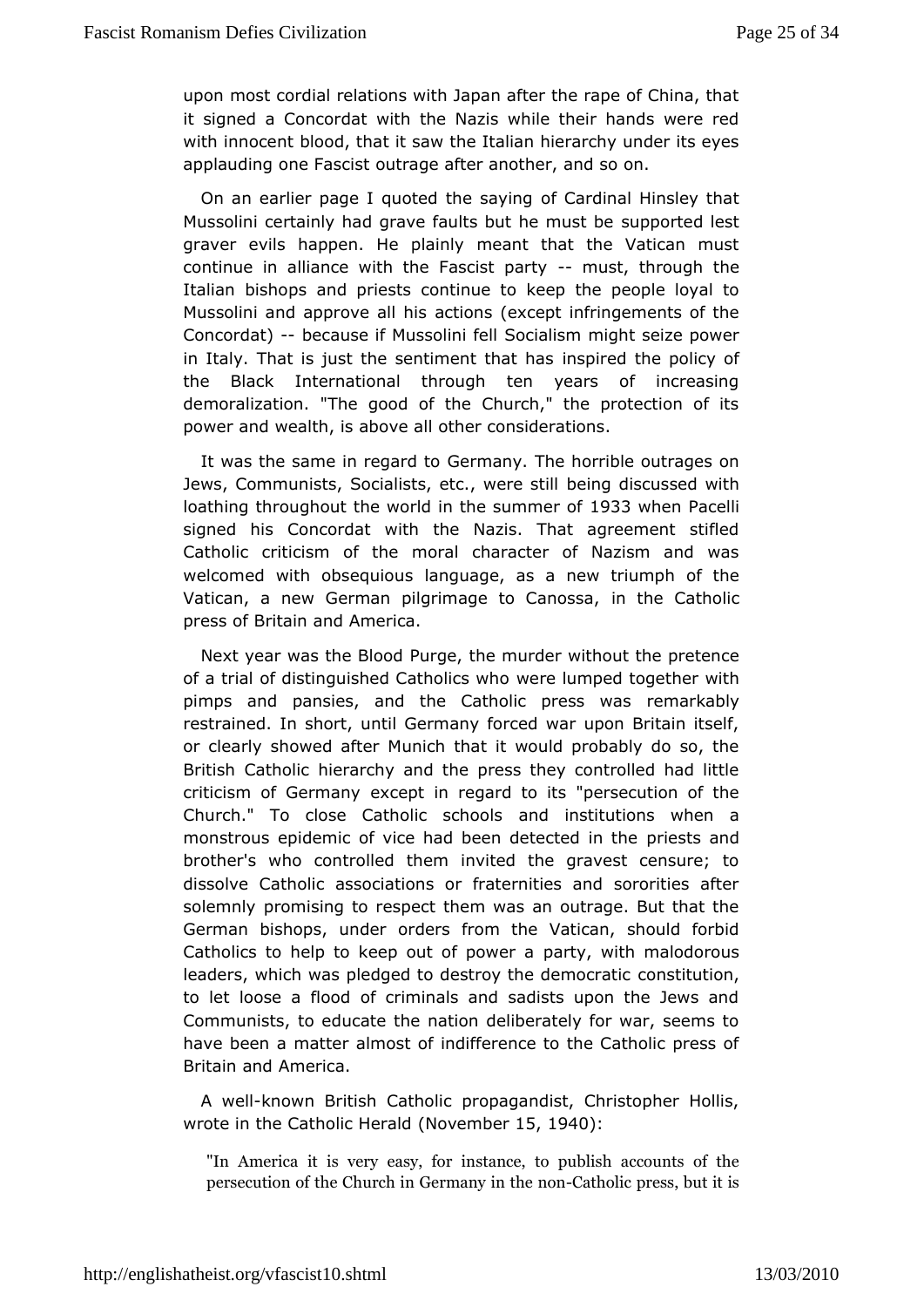almost imposspiebtleC adholic publishers of papers to print anyt thekind."

You will smile at the hit at the American BC at that ic press. time Britain was not merely at war with Germany but had suff murderous raids which had stirred whatever was left of f conscience in wolned. So the British Catholic papers were quite willing to tell how thee Necezcinsted the innocent Church. In point of fact numbers of Americanhad peosnpallasioned of such persecution.

Cardinal Mundelein never faileed hteparined for his maledictions of the Nazis. What excites outhalisgust is not many Catholic papers refused to censure Germany even whe persecutedligion but that none of them, until their countrie were at war with columttry, attacked it for the immeasurably worse things of which it was wannietd the race, of which they professed to be the surest guide, what  $y$ , Gærndhany, Japan were preparing for it. Press, clergy, hierarchy, and V all worked together, and on a common principle: the good of Church.

The situation in America was in some respects worse tha England, even when we have made allowance for the very  $\mathbf{I}$ . number of Germatasians, and Irish in the Catholic body. The bishops and the ed Caahedic's knew their Vatican quite well. It had airily and publicly them sum 609 for claiming that Catholic principles could be recmondelend thought. The quarrel which followed within the sacred enclosure qave parochiamliynded Italians a new idea of the importance of America and, a Sattheolic Teeling says "from that day to this no Pope has spoken out." Heead bas matrion which, if it came from my pen, would be called wantonlyanpolromadicatioius. This strict Catholic, in good ordaysat Rome,

"The reason would seem to have bepernovtihdætd Aamneeivcearhas increasing supply of funds -ian to deas ningevseupply of missiondries Pope in PoolbtD.cs

So for the It astty years American apologists have been permitted to present Ceathbling to the public in a form that would have made the old Italiagas parowint halshorror. Not only is the Church of Rome tolerant of (wtheer irtelisgions a minority) but it is the very author and origionfator of the id religious toleration, which was born in Catholic Maryland; wh as showed in the Appeal to Reason Library, a lie in every syll

Not onlwas its teaching consistent with American ideas c liberty and democracy **budath Gatholic theologians of the** Middle Ages really inspired what medcearh ideas. I am not sure if I have not read works by Amewrhciach ptriiessts in "proved" that Adam's, Jefferson, and - Whæsyhidrog tobrnaw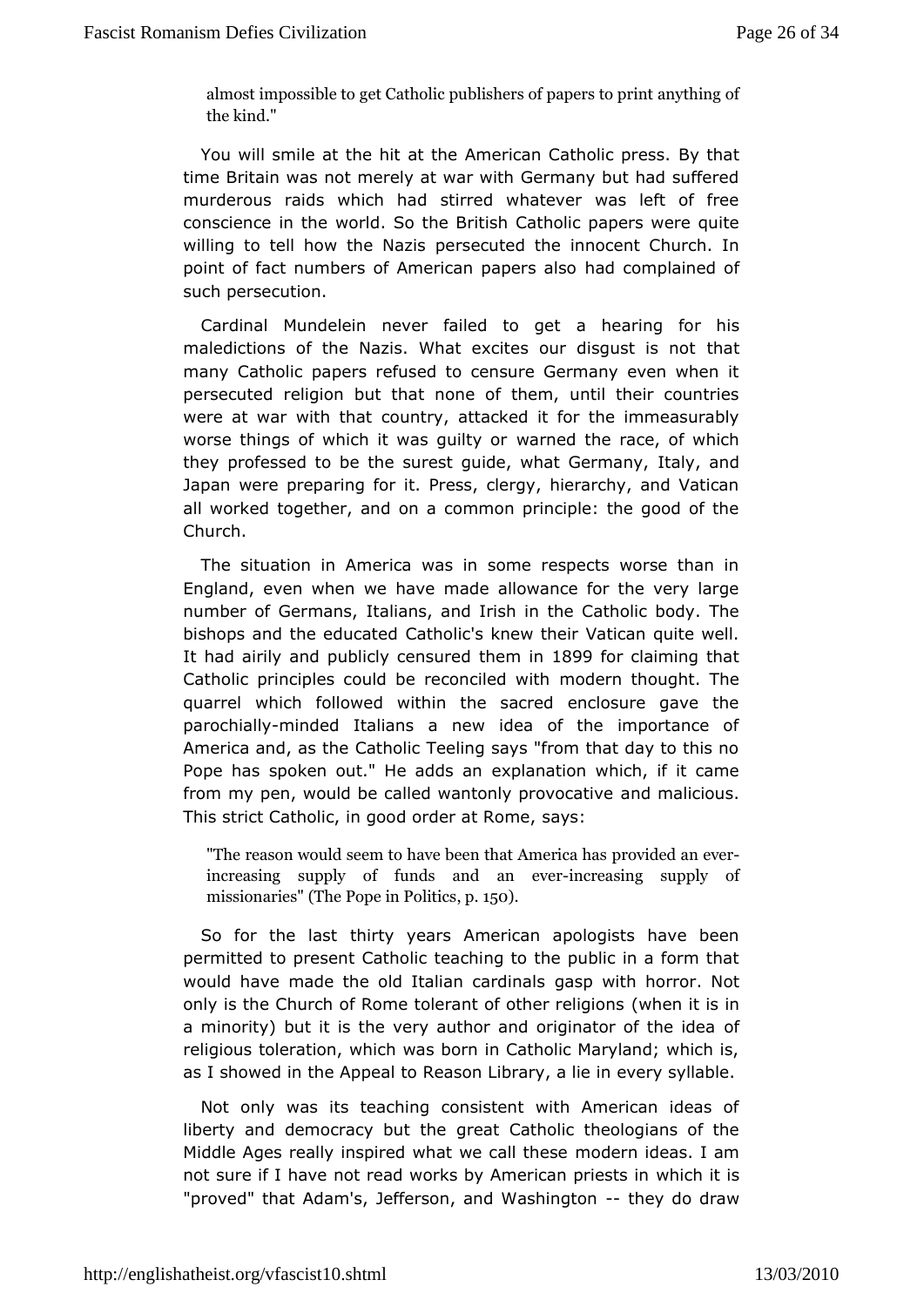theline at Paine because they think he wadeainvendtheist their sentiments Aquinas and the Jesuit Suarez! I have made merry with alletheawhere.

This sort of thing continued during the years when the Vat maintained intimate relations with the Fascists and Nazis and imposed a Fascrist on every Catholic state it could influence. No one seems to have sjocke wheen Seldes, in his learned work on the Vatican, boasted: "The endering enono elected Chamber, in the state of Vatican City." No Pacellguestioned when he visited the United 1986 the bout the sequel to his visit to South Ametiec3a4 when democracy was murdered in nearly eveepublic and the leaders of the men who advocated were tortured in jaoinhe Naosked why the beautiful democratic principles of the Church wereentheammfpoletiin Quebec, which is far more Catholic than Italy or Spain.

Thesummit of the irony is reached when, Germany and Italy having entered up rounculent and utterly unscrupulous war for the destruction of libeletmocand cy everywhere, the Catholics of America were the least disptonsee ocitizents to help to cheek them. It became a stereotyped phratheatofthtehe press Catholics were "the core of the isolationists." What you pro called a splendid struggle for the preservation of democr freedom, and ewleermy ent of decency in our civilization most of the Catholic bishops, apndesaspers swept aside as a stupid squabble of these Europeans redoscounstch hearideologies. The powerful Jesuit organ America attackReccosPerveeslitdeamtd demanded that no munitions for Britain should be made America. The British Catholic Herald repeatedly published su  $m$ essages as this Wfarson mington:

"The main obstac-Beritioshorso entime on the awninglich has been giving the greatest concern to Wtahsch and the ass abteen the attitude of American  $NC$ autholbics  $194)0$  and Janu3ary  $M$ arch4etc1941

In the following su(Rhenyerrolds N, e.Juus  $\approx$  9, 1941, the very impartial H.N. Brallsford, wilmo Awares it head neported it as strong as ever. In the British pDess hGeat pinGaardinal O'Connelwere they unable to shed their Iriet altitureness a grave crisis of civilization ther leading prelates were said to be urging that Britain should be left to its fate.

My American readdinelrsknow more about all this than I do, but, while we were aware thathmains, even some bishops, in America were so disgusted at belistt cenhilous of a mighty struggle for civilization, the spectmealje roifythe great urging a denial of help to Britain while the most acute observ Washington doubted if it could survive alone and the caus civilization baefr the world would go down with it, was too much even for the British **threanBlaccik** International. It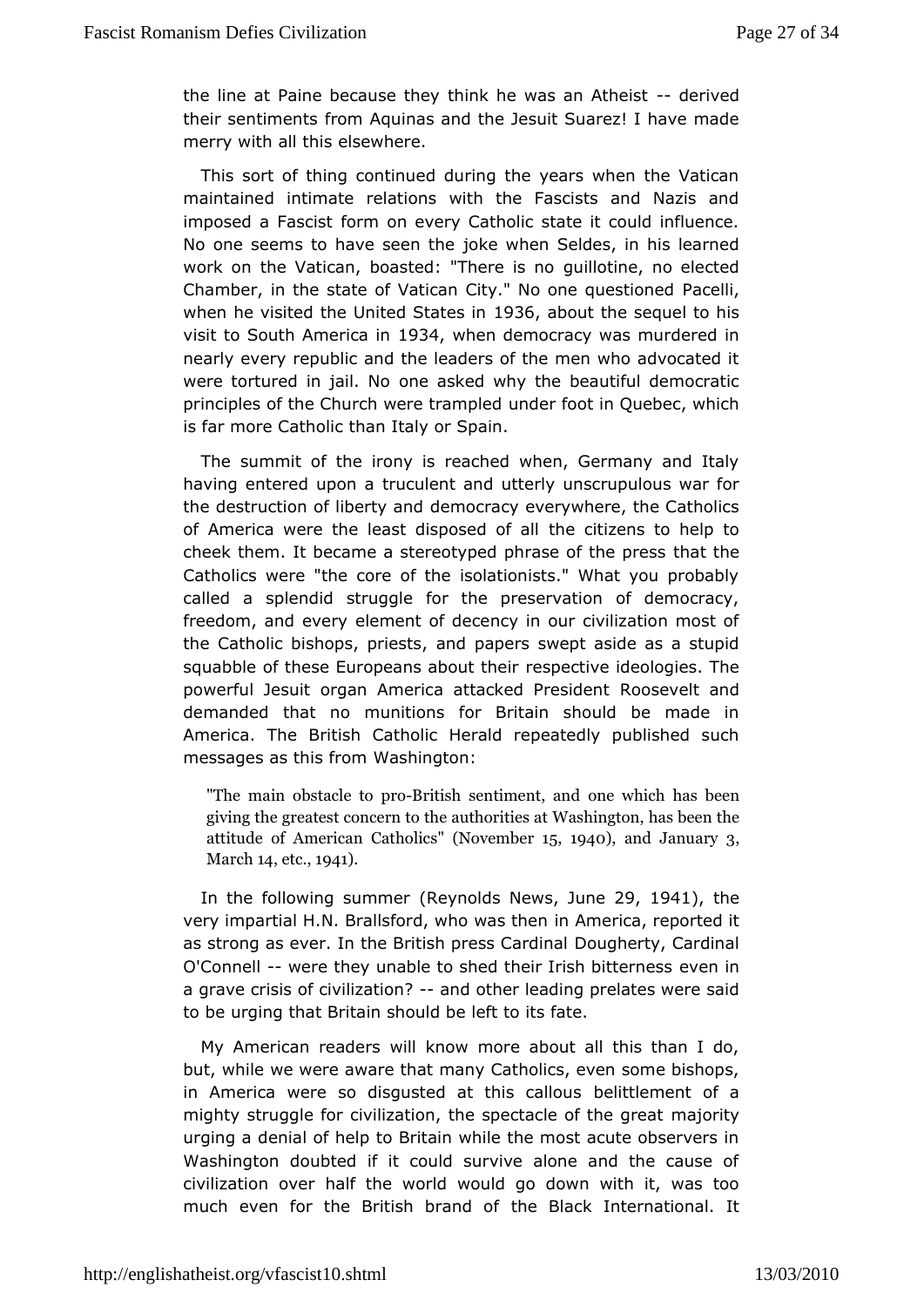relaxed its censorship of the press aned facent own heightet was gravely discreditable to the Church go through.

That thastitude was inspired by the Vatican became quite cle when Russia was dratewnthe war. The Catholic opposition to helping Britain was inteWsilifiand. Broun, Washington correspondent of Reynolds News, the only anguite honest independent Sunday paper in Britain (though, like all the ot subject Coatholic influence bele to Coctobe 1 r2) this news and added:

"In fact, those who wanted the triumFpalscoisfmreiancttihoen and Civil War in Spain now want to see Fasdissant tisiut on ph in Rus be expected."

In other words, we have, as  $t$  osnasids,  $t$  come and inexorable policy underlying all the superficial vearcation tions in various countries; the good of the Church. Many very gra doubt whether Britain, standing alone and making blunder and blunder unde Conservative leaders, could possibly have held it ground if Russia had nfo all apan intervened. All the sophistry with which the Irish prelates oan dAmAeusitoraalia and the Catholic naval and military leaders of Frans heedecked their hatred and jealousy of England cannot conceal what would been the onsequences to Europe, Asia, the northern half of Afr and possibly of Smethca, of such an event.

Yet the one development that promisBeroditation saande civilization, the challenge of Russia, not only gave new strer Catholic isolationism in America but actually caused Br Catholics to wan we fumble for new formulae to reconcile their Papalism and their patTrhioety shmad laid down in advance that there must be no alliance with  $B$  ohe hat  $B$ sh Ma $31$ , 1940 when the question of an approach to be Sthaplin was discussed, the Catholic Herafda had both  $\mathsf{dI}, \mathsf{y}$ :

"Far better to go down with outhamoncount chantact filthy straw."

To such depths of stupidhidly faemence to human welfare had the Vatican's ten year crusade adaagged Russeia Catholic world. One of the very few Catholic members of the I ofCommons spoke in public of Nazism and Bolshevism as two and added: "Wencatrefighting the one which is the worst." In the first months of the RusG athowiacrs were a sorry spectacle.

In England, where they had to have resome public feeling, they soon found the stupid formula that they wo support the government in sending all possible help to Russia must benderstood that they were not allying themselves wit Communism or Athei Cmahada Catholic's organized a strike in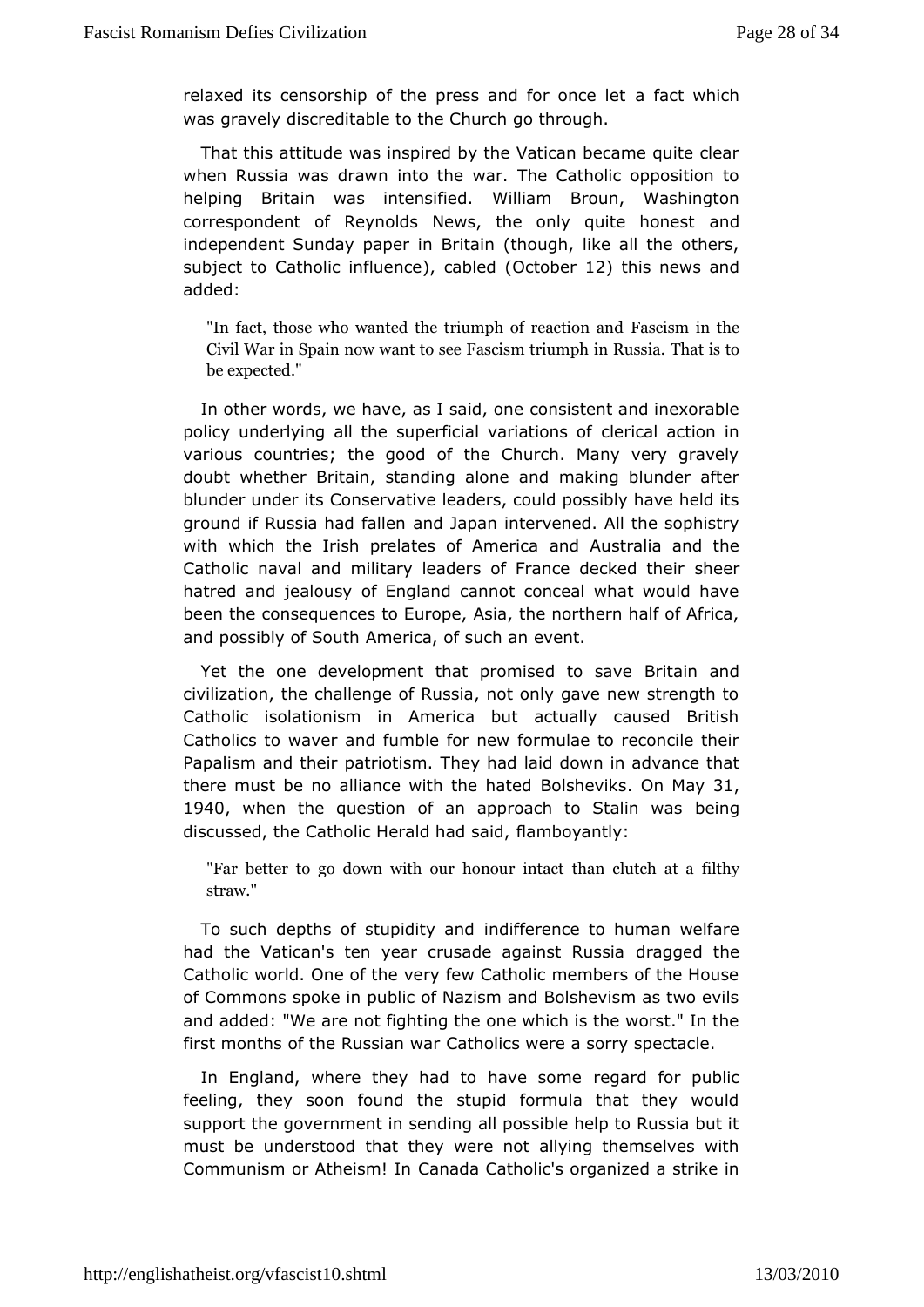one of the vitally immontiant monterprises. In Eire the chief Catholic weekly, the Ssaind ard,

"Those who do not want a German victogratheussochial reflect and religious implications bito where the uyss'o

In New Zealand the Cathol (Zealana hidruly3, 1941) fierily attacked Churchill's promise -to help J p R B sussissi ato relieve England's grave peril remembeald that it betrayed mentality which it is hoped does not indicate the opinion of the majorit whe it Emimpire" and that "to aid Soviet Russia even against our common vfioe tibet curse of God upon ourselves." Could fanaticism furth gound a Ger acould more flagrant illustration of its deadweers and man's

A week ago I might have been tempted to close this chapter an hilarious paragraph on how the Pope, after winding up Catholic follodwering ten years to a hatred of Russia which has made them opposed ofeebly Sustain the policy of their democratic governments in a time eeconfiscities itse deserting them. I quoted the words attributed to the Awmheorican envoy, had an hour's private talk with Pius XII before he left Rome statemenhat the Pope recognized in private that while Germa was thoroughly coRruspstia was merely good with the wrong sort of goodness. We had had straining of messages (unauthorized) from places where Mr. Myron C. Taylor, on leisurely way home had chats with Spanish and Portugue authorities and Cwath blic officials from Eire and Vichy. One day we learned that the Pape wat about bless democracy; the next day that he had refused Mr. Reosest itthat he should do so. Meantime Japan has flung all its us between and the stand its cunning on the side of the Axis, and the Pope is again the Neutral.

Indeed his very latest pronouncement is, in spite of all diplomatic twists, x psr.ol am writing this on Christmas Eve, and I aminterrupted by the arrival of the evening paper. It runs heading, to pleasteolics, "The Pope attacks oppression." And the very first line Cohfribsits as message speaks of "the New Order" as an establische daimobeestablished fact, while the last line rejoices in "the spaned ontarcal beloof valour in the defence of the Latin soil." Will any phineets tBrsituogrogse, st Americans, Dutch, or Russians are defending Latin s somewher@? that it is they who claim to establish a New Orde The rest of the meissatone usual panegyric of liberty (as practiced in Spain or Italy) aMds swood hiew ould certainly say his withers are unwrung. Hitler will i prodopy blyouse shaving paper. Such is the position of the austere, serene inflexible, stogleed oracle of the Church of Rome in the graves crisis thats fallen upon the world for fourteen centuries.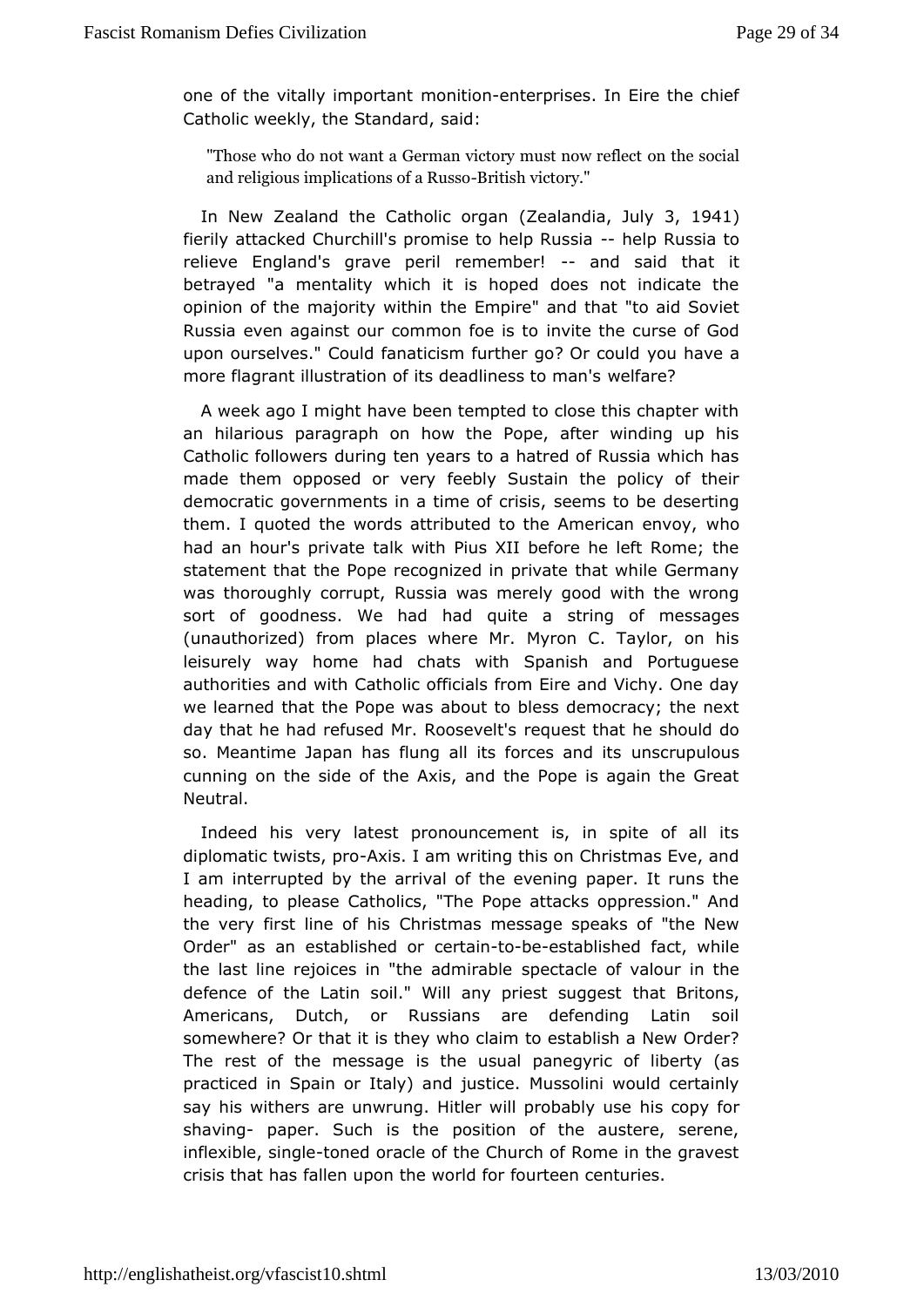# **[ChapterV](http://englishatheist.org/vfascist10.shtmlChapter)**

# THE CATHOLIC DEFENSE

I am, alas, unable to three adders with eternal torment if they read the other side, so I alwaiyts easnpleaciipaditye as it usually provides a lot of good clean funth  $E$  his is one of when it does. Naturally the defense is not yet fully formul Theremight be no need for one. General Leonard Wood once t me, as we drankt beether in the Harvard Club, that during the Civil War an adjutant rushGeecheumaltoGrant, who was sitting on a fence chewing a straw, abordeaathmheossally told Grant that some necessary transport had not arrid edirath W, ell, " calmly, "if we win we won't need it, anwelli, we qluesses we won't need it."

The first and feeblest defense is that almed Phoepreris not was, an ally of the Axis powers. Bunk. Japan was one of the i the three to approach Rome, after the rape of Manchuria, there is not lelast ambiguity about its position. There was no need whatever to make a artec Quoemste for a controller of Catholic missions in Manchuria. That rois tan mattern of the matter of  $\mathbf{c}$ . already rotten with Catholic intrigue, advised weble Japs (I to get into friendly and increasingly intimate relations with Vatican so that it could use its Black International to damp in country he anger and suspicion the Japs had incurred. The influence of Catholicangents Catholic press is the main cause why Japan could steal prpwowcecaftofr China and heap up forces for its pernicious designsthweith oultdrousing

Mussolini had already approached the Vatican and signed famous Treaty and Concoat and  $\frac{4}{9}$ .  $\frac{4}{9}$  and there is not the least ambiguitMussolini's position was very insecure, and his royal military, agadpitalist backers insisted that he should come t terms with the Popecow hob secure for him the absolute obedience of half the country imiadidations to quarter.

The Pope, who drove a hard bargaina, dy antanges typor the Church, but Mussolini got from him an abbosute security position as a dictator and the enthusiastic support of the I hierarchy d the virtual acquiescence of the Pope himself in all crimes. He capturilod to let the Pope save his face with America and British Catholkiecespbnyg silence. All that he wanted was the unity and enthusiasm of the heabishops saw that he got them.

Germany approached the Vatica Nothr Papen (and probably Thy)sismenh932. It came with a blatant program of aggression in its hands, and it dipped these hands deep in before sitgned the Concordat. By that Concordat the Vatican g promise that the Waaniswere out to destroy all freedom but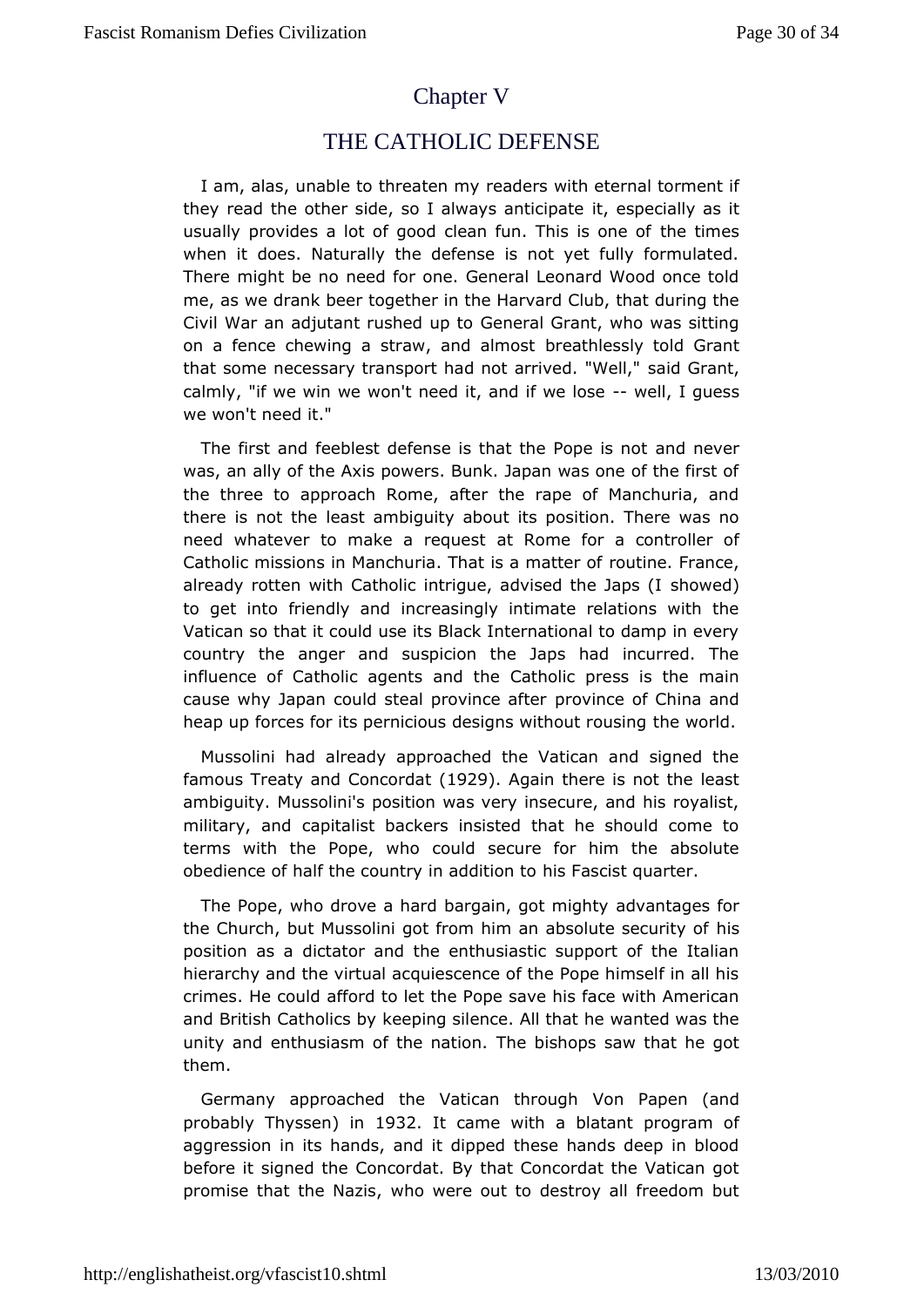their own, would grant remibele algeble to the Catholic body. What did the Vatican promise in retudion? In the use of s laugh in so serious a time. It promised that the Church w "keep out of politics": which meant, as in Italy, that the I would never pass moral judgment on Hitler's program, methods, and crimes, and that intheern Baltao hal in Germany would fully support them. We have seenfut the prodomise Peevish complaints abobsenomance of the Concordat do not count especially when they are accompanied by assurances there is not lelast intention of weakening Hitler's authority in the minds Coaftholics.

This alliance of the Papacy withim healarchuring ten years, and still more the intimate alliance with them of the V -controllend erarchy of each country, rendered them a most valuable service in datteenting an from their corrupt characters and criminal aims. How couledveme pulse picious characters when the Pope and the Holy Church gavearthet methol's respectability?

This service was doubled by reber Piongeall his moral invectives for Russia and concentrating its un and the supon provides the answer to the second defense of the Bla International; that it is concerned with interests of men which so vitahat any "temporal" them human vils that may ensue from its polipayomoting those interests above all cannot be taken into account.

Thes controversies are apt to become fights with words, li men belaboring wetchochr with inflated bladders containing dry peas. Let us be realistic.  $\overline{d}$  fin rfeo a rout us regard these "spiritual interests" and "eternal salmaotrion nreal asthanon astrological predictions. In fact, if-yrooutbeencta as ed eve look down on them but because they do not matter in th connection he tens of million's of churchgoers, coloured folk a others, who know ome than they do, the great majority of us do not care one little damme abbeavens and hells, and if any body of officials like the Baticok all is prepared to endanger our peace and security, our biboespye, rittoy saand nothing of tens of millions of lives and bilweasthof dollars of that the world sadly needs, in the name of these ancient illust thesooner they are excluded from public life the better. Co Mather was phailanthropist in comparison with them. They may hug and polish theisoluts leas much as they like in their darkened chapels. No one propeors eset with them. But it is time that the men and women of a modeum cheoms troundity the situation clearly, and that the millions of vague individual live on the fringe of the Church or feel its social influence, v themselves Catholics but smile at a holder heaveningss, stood out boflod rife and freedom. They now see the price they pay for supporting then the Irancaktional.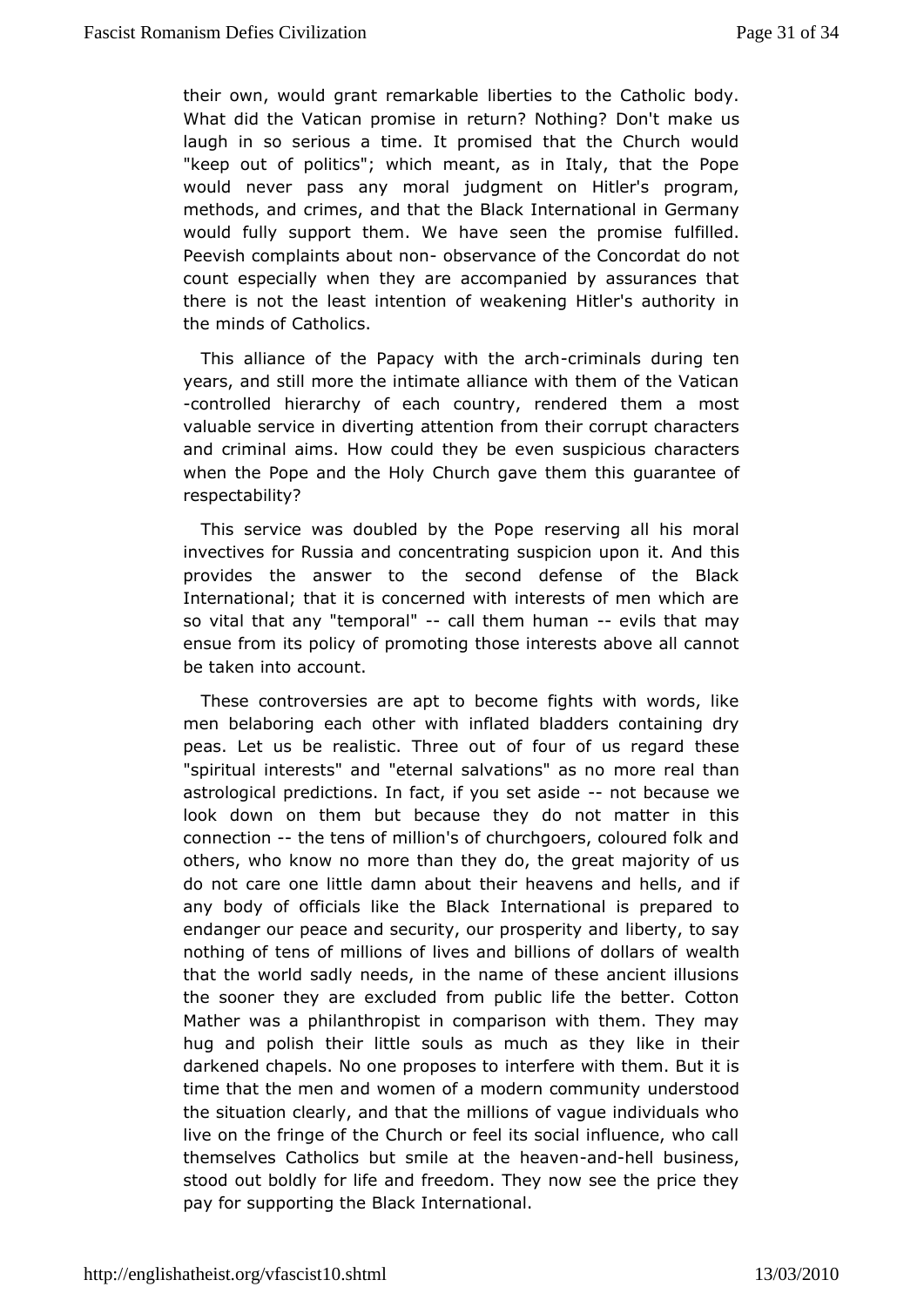All quite sincere Catholics, which means half of more than the nominal body, from the Pope to your Catholic neighbour v  $m$ akethis othworld appeal their main  $d$ essnshean 00 years ago the tiltrest made it a ground for the persecution, where they had the power, oPfroetees rtants. There was no salivation outside the Church of Rome. It is acreadzing daring language in which their apologists today comcaeyde that there be. Not, of course, if one is a Communist and Atheist. That i any kindf violent suppression of Communism is in the real Interest of the racer!u et tilsat the teaching of the Church here happily harmonizes with the soenthien eprisileged class, but that . . .

Let me shift to anothetrh biun ophotwhich is less apt to induce biliousness. It is not in virtmoethe atthemes dogmas that the Pope and the Catholic clergy gotsthe es mane's and such prestige in the press that they are abdies as the oxues rtasso influence. The cry is that "religion" is formen dattoneschief of the life of an orderly community. With that crudeness of th that characterizes nearly all politicians on all subjects but theyprofess to believe that the Churches are the source whatever respect we formavieustice, social decency, and neighbourly behaviour. And amo@hatchheses the Roman has with its authoritative head and its rignatheinz mation n, a a unique position. It can render mighty social and civic service we must, we are told, not be surprised if in its zeal to render services it at times blunders, or is tricked by crooked statesm overlookangers that do not properly belong to its sphere.

I trust you admire bow talk like a Jesuit or a literary nun. I learned the craft fifty ye**S**esricaupsdy, this third line of defense, though the most likely to be part the dd for apology becomes urgent, is the worst bunksion patel. For this reason, I have just filled ten little books with proof that the ofRome instead of inspiring a love of justice and peace durin last ten yehas, for its own corporate purposes, dulled the world's sense of justsie eicaunsdy helped to divert its attention from the threat to its peacet Thesoisic.

The attitude of Catholics, as reflected in the eir press and utterances of their bishops, the whole world over has been since the Hioly Church and Holy Father could not possibly all themselves with inihueitAy is powers could not be as corrupt as some represented, anadgetheosseive programs to which a few of us have tried to draw attehasdinfificer dihesix years must be just adolescent dreams which they mhave

What in the name of  $es$   $em$   $s$   $en$  is the use of proving to us that the Church of Rome and its Papacy could render most val service to sthe steat to what it calls our life here and now whe in the gravest criosuls loives, if not the gravest in history, it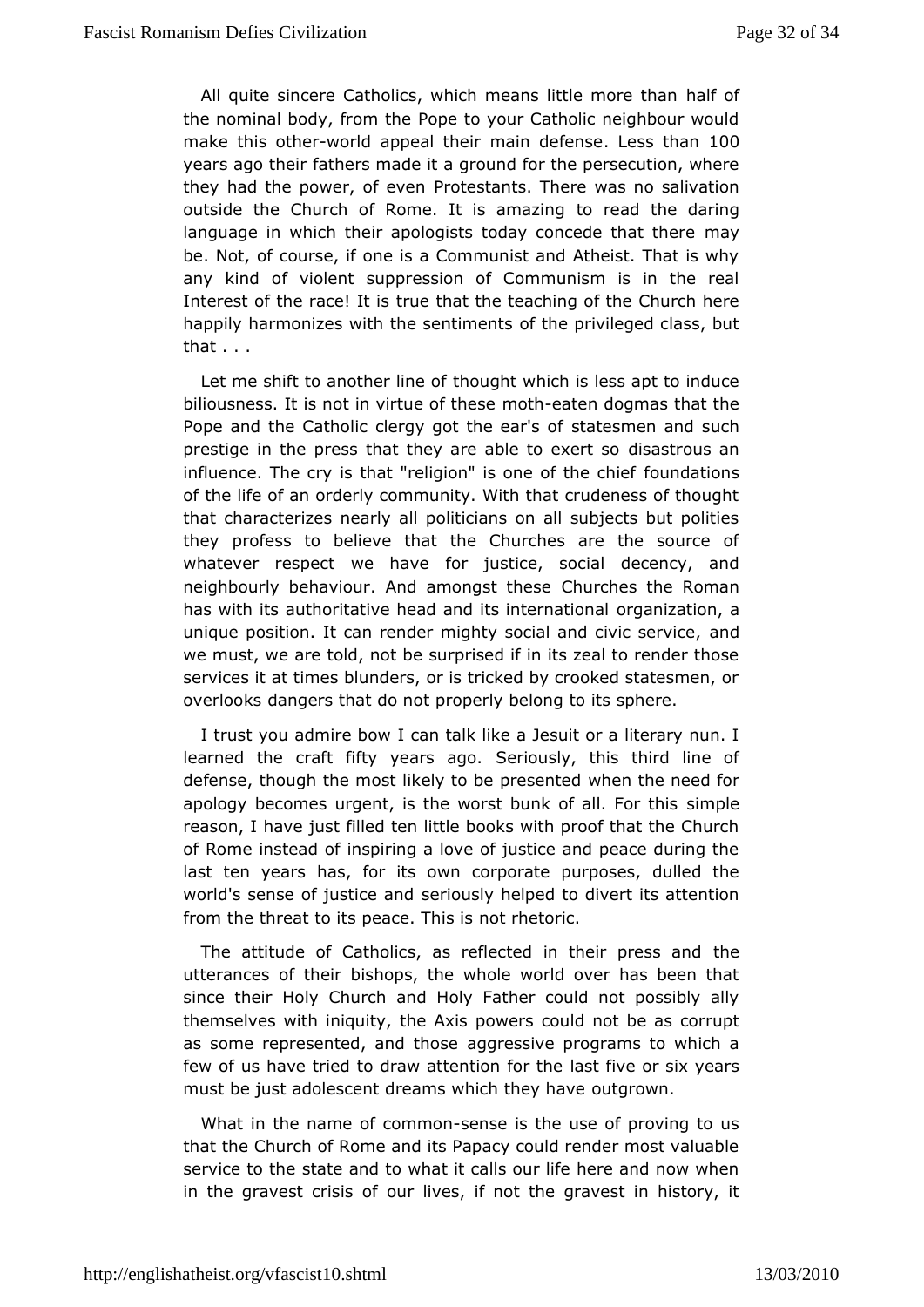does not say one single aword vaf of the forces that are trying to save civilization but gionessis treonstly important assistance to the forces that would, if the extroyevailed, civilization in the sense in which all decent and sensible me cometo understand it?

Let us be as realistic as you like and  $l$   $\oplus$  aive estriction to politicians, and editorial writers. In what way could the Chu Rome serve the race in  $m$   $\alpha$  solicitals pect? Only by sternly and explicitd pnouncing, not crime in the abstract but the men wh commit it and warnimagc the bat they are dangerous. And what is the actual record which suwrew ehy aerde? During ten years of open preparation for the most ghastlixe nofy ecarinseso, f steadily increasing perpetration of crime, the Pope has do nothing whatever but bless the abstract virtues of peace justice, knowpienng ectly well that the inairncalls professed to aim at giving the pweorpled tual peacwehen they have all the guns-and appeal every day justike" of their cause and the "legitimate aspirations beodpt beir

Of the seven leading nations on whom the peace of the w andthe maintenance of such justice as our social and polit order embodimeasinly dependedAmerica, Britain, France, Russia, Germany, Italy,  $a_n$  the laip and three alone betrayed, indeed openly paraded, an intention the topedasteurdof the world, to destroy such political justice as we have won, ar trample upon such restraining decencies as we have been at incorporatenternational law.

I have shown that the Pope never said oncef single word condemnation of those three powers; that he, on the contr entered imatod maintained the most friendly relations with them thus helping to diveutspheeions of the world from them; that even when the struggle beganefeall enhoies to peace and justice (including this latest Christmas smoe \$ saamge)d were that they confused the criminals and the police together whateverensure they implied; and that the only explicit an violent attacks he weadeupon the one power, Russia, that had the greatest interest in **peace and most to save** civilization.

Further, in what way could mae sPscapgee's have the effect which is so fulsomely attributed to it? I  $\alpha$  ally a general agents hims any country, the hierarchy and clergy, cemplistently and applied it to the leaders or ruling class of that country. Wel were, we saw, certainly consistessing the crimes and the criminals. that sounds rhetorical quote me one single instance a German bischop psuring the frounded Nazis or an Italian prelate censuring the Fassaniystsground other than their refusal to pay the Church the full paroin et allo bey dhized pay the Church for its support. Naturally one smake wa would not